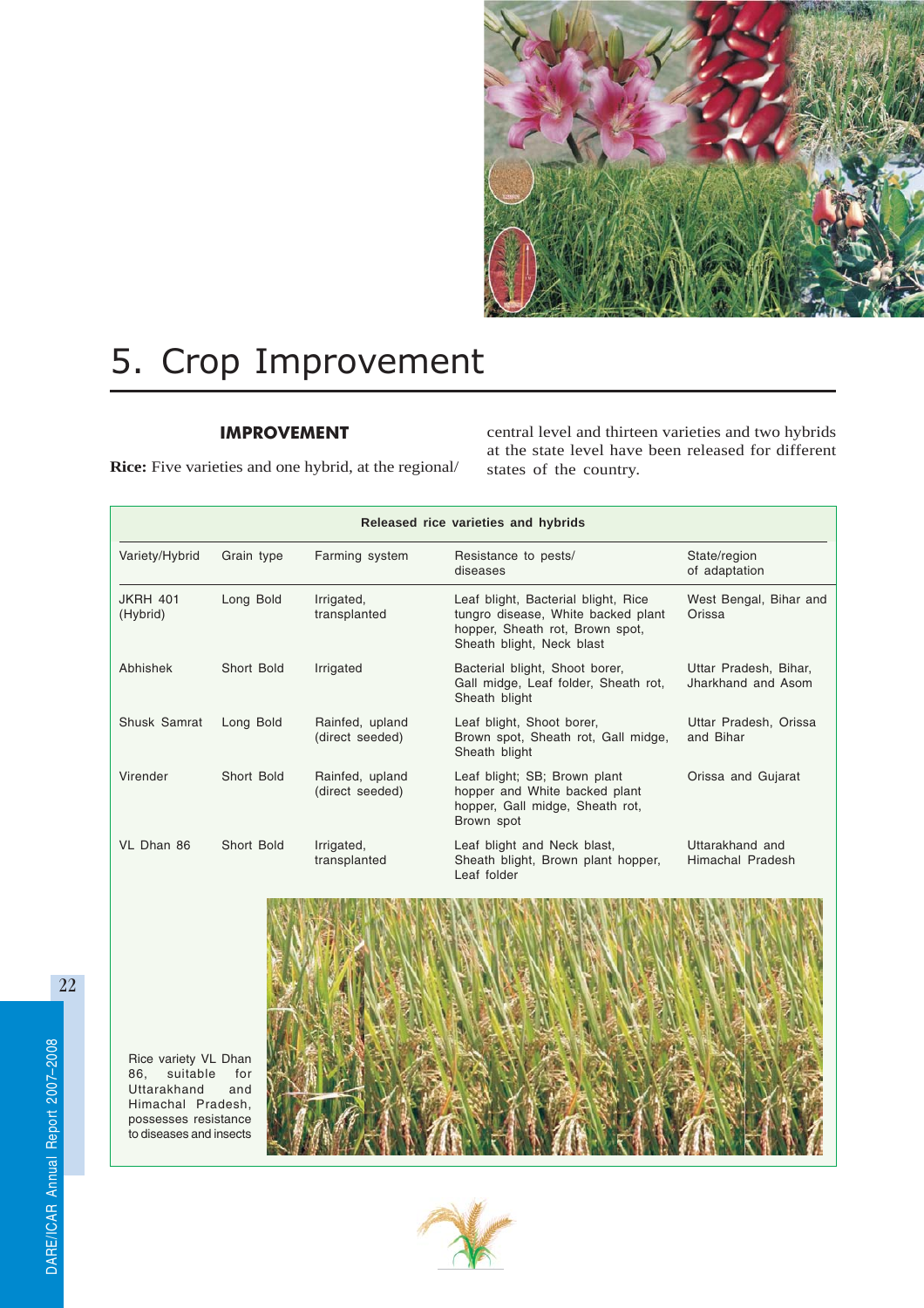| Released rice varieties and hybrids |                          |                                                                    |                                                                                                                                                                |                                                                  |
|-------------------------------------|--------------------------|--------------------------------------------------------------------|----------------------------------------------------------------------------------------------------------------------------------------------------------------|------------------------------------------------------------------|
| Variety/Hybrid                      | Grain type               | Farming system                                                     | Resistance to pests/<br>diseases                                                                                                                               | State/region<br>of adaptation                                    |
| <b>Bhuthnath</b>                    | Long Slender             | Waterlogged,<br>coastal saline areas                               | MR- Leaf blight, Neck blast,<br>Sheath blight, Rice tungro disease,<br>Brown spot                                                                              | West Bengal, Orissa,<br>Maharashtra                              |
|                                     |                          |                                                                    | <b>State releases</b>                                                                                                                                          |                                                                  |
| Indra                               | <b>Medium</b><br>Slender | Irrigated<br>(Saline soils)                                        | Brown plant hopper,<br>Gall midge, Bacterial blight                                                                                                            | Andhra Pradesh                                                   |
| Pardhiva                            | Short Bold               | Rainfed, shallow<br>lowlands                                       | <b>Blast</b>                                                                                                                                                   | Southern parts of<br>Krishna, Godavari zone<br>of Andhra Pradesh |
| Sree Kurma                          | <b>Medium</b><br>Slender | Shallow lowlands<br>(Late planted<br>conditions)                   | Gall midge, Blast                                                                                                                                              | Andhra Pradesh                                                   |
| Warangal<br>Sannalu                 | <b>Medium</b><br>Slender | Irrigated medium                                                   |                                                                                                                                                                | Andhra Pradesh                                                   |
| Chandrama                           | Short Bold               | Irrigated boro as<br>well as rainfed<br>shallow lowlands<br>(sali) | Leaf blight and Neck blast;<br>MR- Bacterial blight, Rice<br>tungro disease, Sheath blight,<br>Gall midge, Brown plant hopper<br>and White backed plant hopper | Asom                                                             |
| Jaldubi                             | <b>Medium</b><br>Slender | Direct seeding/<br>transplanted in<br>shallow lowlands             | Blast, Gall midge                                                                                                                                              | Chhattisgarh                                                     |
| Chandrahasini                       | Long Slender             | Irrigated                                                          | Gall midge; MR- Brown plant<br>hopper, White backed plant<br>hopper, Neck blast, Blast                                                                         | Chhattisgarh                                                     |
| Samleshwari                         | Long Slender             | Rainfed uplands,<br>rainfed bunded<br>Matasi soils                 | Gall midge 1, 4; MR- Blast;<br>T - Brown spot, Neck blast                                                                                                      | Chhattisgarh                                                     |
| Indira Sona<br>(Hybrid)             |                          | Long Slender Irrigated médium                                      | Gall midge                                                                                                                                                     | Chhattisgarh                                                     |
| Dhan 1 (Hybrid)                     |                          | Haryana Sankar Long Slender Irrigated medium                       | Sheath blight, Brown spot,<br>Neck blast, White backed plant<br>hopper, Leaf folder                                                                            | Haryana                                                          |
| Phule Radha                         | Short Slender Irrigated, | transplanted                                                       | Bacterial blight; MR- Blast                                                                                                                                    | Maharashtra                                                      |
| Pariphou                            | Long Slender             | Irrigated, lowlands,<br>rabi areas                                 |                                                                                                                                                                | Manipur                                                          |
| Ginphou                             | Long Slender             | Uplands, irrigated<br>lowlands                                     |                                                                                                                                                                | Manipur                                                          |
| VL Dhan 209                         | Short Bold               | Rainfed, uplands                                                   | Leaf blight and Neck blast,<br>Leaf folder and Brown spot                                                                                                      | Uttarakhand                                                      |
| VL Dhan 65                          | Long Slender             | Irrigated,<br>hilly areas                                          | Leaf blight, Neck blast,<br>Brown spot; MR- Leaf folder,<br>Sheath blight                                                                                      | Uttarakhand                                                      |
| MR-Moderately resistant, T-Tolerant |                          |                                                                    |                                                                                                                                                                |                                                                  |

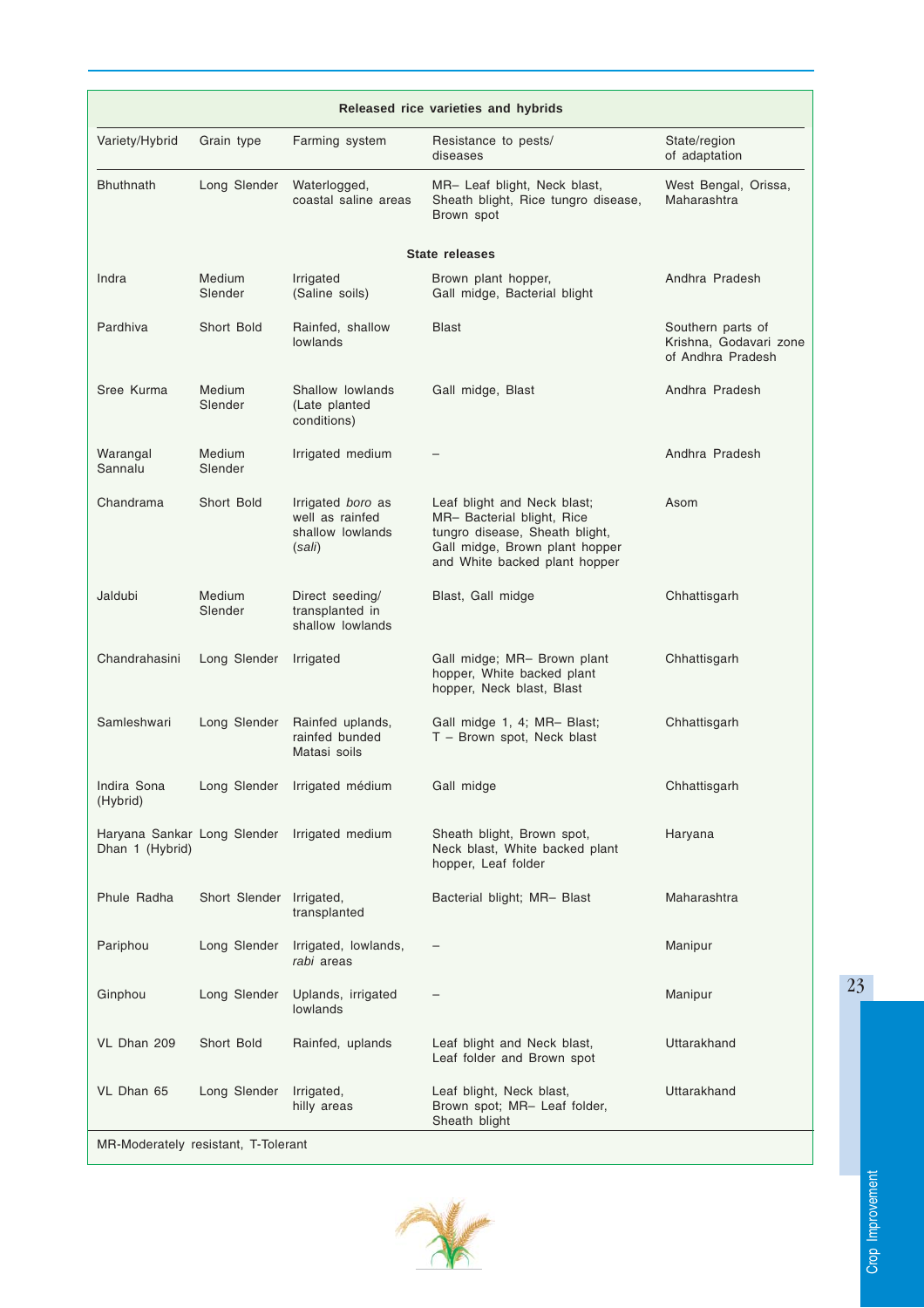|                 | Released varieties of wheat, barley and triticale |                                                                                                                                                                                                                                      |                                                                                                                                                                                                                                                                                                             |  |  |  |
|-----------------|---------------------------------------------------|--------------------------------------------------------------------------------------------------------------------------------------------------------------------------------------------------------------------------------------|-------------------------------------------------------------------------------------------------------------------------------------------------------------------------------------------------------------------------------------------------------------------------------------------------------------|--|--|--|
| Variety         | Farming system                                    | Area of adaptation                                                                                                                                                                                                                   | Salient features                                                                                                                                                                                                                                                                                            |  |  |  |
| <b>DBW 17</b>   | Irrigated, timely sown                            | Punjab, Haryana, Delhi, Rajasthan<br>(except Kota and Udaipur divisions) and<br>western Uttar Pradesh (except Jhansi<br>division), Jammu and Kathua district,<br>Una distt and Paonta valley and<br>Uttarakhand (tarai region)       | Yield advantage over PBW 343. Plant<br>resistance to new yellow rust race<br>78S84 for which PBW 343 and PBW<br>502 are susceptible. Resistance to<br>5 (121R 63-1) and 104-2 (21R55), at<br>seedling and adult plant stages. Karnal<br>bunt resistance better than PBW 343.<br>Good chapati making quality |  |  |  |
| K 0307          | Irrigated, timely sown                            | Eastern Uttar Pradesh, Bihar, Jharkhand,<br>Orissa, West Bengal, Asom and north-<br>eastern plains                                                                                                                                   | Yield advantage, disease resistance,<br>better quality chapati and bread<br>making than K 9107                                                                                                                                                                                                              |  |  |  |
| GW 366          | Timely sown, irrigated                            | Madhya Pradesh, Chhattisgarh, Gujarat,<br>Kota and Udaipur divisions of Rajasthan,<br>and Jhansi division of Uttar Pradesh                                                                                                           | Yield advantage over GW 322                                                                                                                                                                                                                                                                                 |  |  |  |
| RAJ 4083        | Late sown, irrigated                              | Maharashtra, Karnataka, Andhra Pradesh,<br>Goa, plains of Tamil Nadu                                                                                                                                                                 | Yield gain over HI 977                                                                                                                                                                                                                                                                                      |  |  |  |
| <b>DDK 1029</b> | Timely sown, irrigated                            | Maharashtra, Karnataka, Andhra Pradesh,<br>Goa, plains of Tamil Nadu, Nilgiri<br>and Palni hills                                                                                                                                     | Yield gain over best dicoccum check<br>variety DDK 1009                                                                                                                                                                                                                                                     |  |  |  |
| TL 2942         | Rainfed/Irrigated,<br>Timely sown                 | Western Himalayan regions of Jammu and<br>Kashmir (except Jammu and Kathua distt);<br>Himachal Pradesh (except Una and Paonta<br>valley); Uttarakhand (except tarai/plain area);<br>Sikkim and hills of West Bengal and NE<br>states | Yield advantage and good amber<br>grains                                                                                                                                                                                                                                                                    |  |  |  |
|                 | DWRUB 52 Irrigated, timely sown                   | Punjab, Haryana, Delhi, Rajasthan (except<br>Kota and Udaipur divisions) and western<br>Uttar Pradesh (except Jhansi division),<br>Jammu and Kathua distt, Una district<br>and Paonta valley and<br>Uttarakhand (tarai region)       | First 2-rowed barley having good yield<br>potential and malting quality and<br>resistance to yellow rust                                                                                                                                                                                                    |  |  |  |
| RD 2668         | Irrigated, timely sown                            | Punjab, Haryana, Delhi, Rajasthan (except<br>Kota and Udaipur divisions) and western<br>Uttar Pradesh (except Jhansi division),<br>Jammu and Kathua distt, Una district and<br>Paonta valley and Uttarakhand (tarai region)          | 2-rowed barley having good yield<br>potential and malting quality and<br>resistance to yellow rust                                                                                                                                                                                                          |  |  |  |
|                 |                                                   | <b>Feed Barley</b>                                                                                                                                                                                                                   |                                                                                                                                                                                                                                                                                                             |  |  |  |
| PL 751          | Irrigated, timely sown                            | Madhya Pradesh, Chhattisgarh, Gujarat,<br>Kota and Udaipur divisions of Rajasthan<br>and Jhansi division of Uttar Pradesh                                                                                                            | 6-rowed barley, resistant to black rust                                                                                                                                                                                                                                                                     |  |  |  |

Wheat and barley: Five varieties of wheat, three of barley and one of triticale have been released.

*Registration of genetic stocks:* Sixteen wheat genetic stocks showing resistance and quality traits have been registered.

| Wheat genetic stocks registered |           |                       |                                                           |  |
|---------------------------------|-----------|-----------------------|-----------------------------------------------------------|--|
| Name                            | I.D. No.  | Institutions involved | Traits(s)                                                 |  |
| FKW 1                           | IC 546933 | DWR, Shimla           | Resistance to yellow and black rusts                      |  |
| FKW <sub>3</sub>                | IC 546934 | DWR. Shimla           | Brown rust resistance derived from durum wheat (HD 4672)  |  |
| FKW 4                           | IC 549915 | DWR, Shimla           | Brown rust resistance derived from durum wheat (DWR 1006) |  |
| <b>FLW 20</b>                   | IC 548327 | DWR. Shimla           | Brown rust resistance (Lr19)                              |  |
| <b>FLW 24</b>                   | IC 549926 | DWR. Shimla           | Stem rust resistance (Sr24, Sr25)                         |  |
| <b>FLW 25</b>                   | IC 549927 | DWR, Shimla           | Brown rust resistance (Lr28)                              |  |
| <b>FLW 26</b>                   | IC 549928 | DWR. Shimla           | Brown rust resistance (Lr42)                              |  |
| <b>FLW 27</b>                   | IC 549929 | DWR, Shimla           | Brown rust resistance (Lr45)                              |  |
| <b>VL 858</b>                   |           | VPKAS, Almora         | Excellent <i>chapati</i> quality                          |  |
| <b>VL 824</b>                   | IC 549923 | VPKAS, Almora         | Powdery mildew resistance                                 |  |
| <b>WBM 1587</b>                 | IC 549931 | IARI, Shimla          | Yellow rust resistance                                    |  |
| <b>WBM 1591</b>                 | IC 549932 | IARI, Shimla          | Yellow rust resistance                                    |  |
| <b>NAPHAL</b>                   |           | DWR, Karnal           | Glu-D1 double null with pin A gene                        |  |
| Tank                            | IC 398287 | VPKAS, Almora         | Exceptionally long awns                                   |  |
| WH 730                          |           | CCSHAU, Hisar         | Heat tolerance                                            |  |
| DI 717                          | IC 546939 | CCSHAU, Hisar         | NIL of C 306 with Rht-3 gene                              |  |

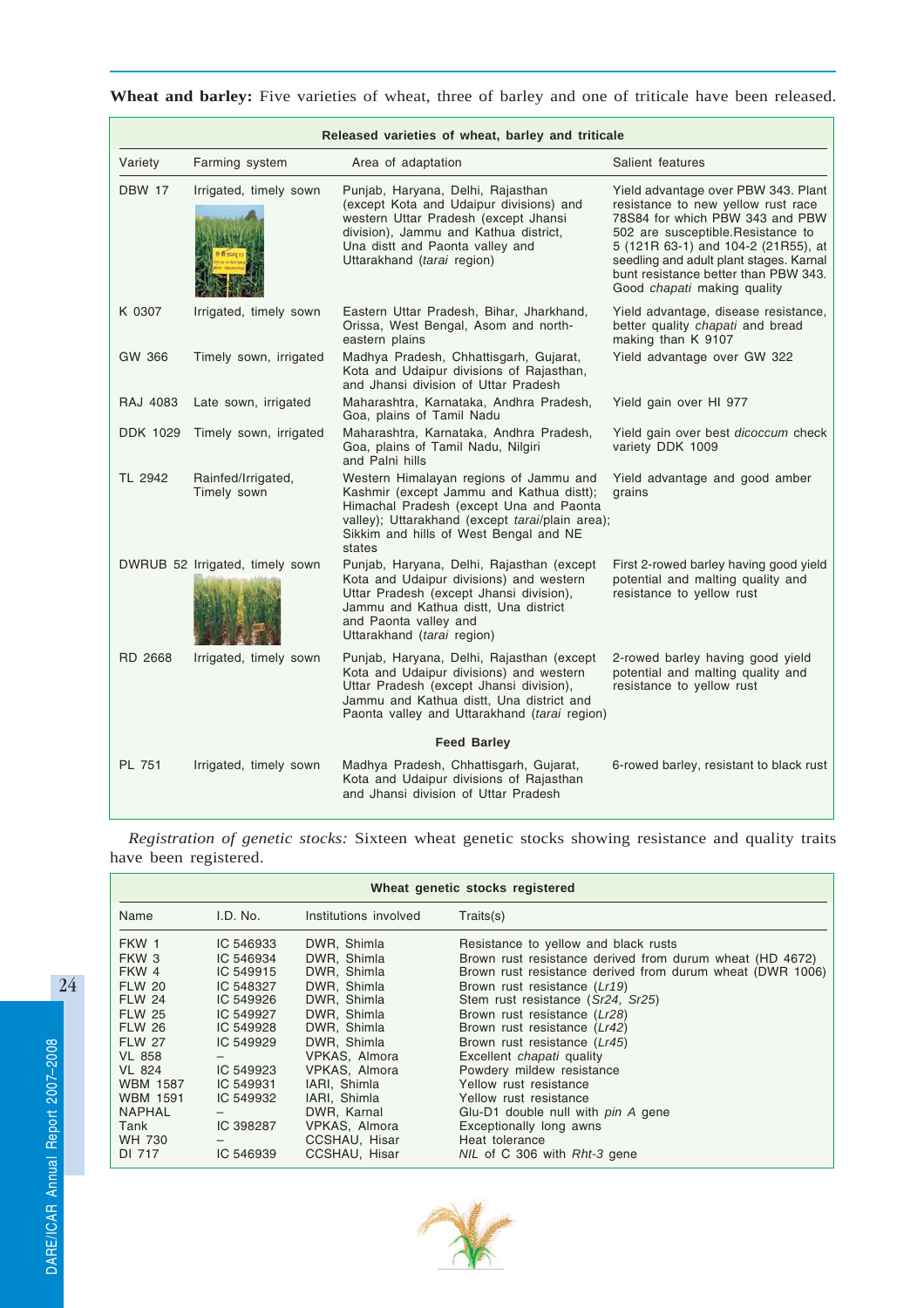| Promising wheat and triticale genotypes identified from national nurseries |                                                                               |                                                                   |                                                                                             |  |
|----------------------------------------------------------------------------|-------------------------------------------------------------------------------|-------------------------------------------------------------------|---------------------------------------------------------------------------------------------|--|
| Train(s)                                                                   | Genotypes                                                                     | Train(s)                                                          | Genotypes                                                                                   |  |
| Resistant to three<br>rust diseases                                        | HD 2865, VL 895, VL 900, VL 905,<br>PHS 0622, TL 2951 (T)                     | 1,000 grain weight<br>$(> 50 \text{ q})$                          | UP 2700, LBPY 05-3, GW 005-7,<br>RD 1008(D), DBPY 05-1, DBPY 05-                            |  |
| Tolerance to<br>salinity-alkalinity                                        | KRL 234, Raj 4188, KRL 237,<br>KRL 236, DW 1367, KRL 229,                     |                                                                   | 4(D), DBPY 04-2(D), RD 1018 (D),<br>DBPY 04-5(D)                                            |  |
|                                                                            | <b>KRL 233</b>                                                                | Grains/spike $(> 60)$                                             | GW 03-2, GW 03-5, LBPY 05-4,<br>GW 03-11, LBPY 05-9                                         |  |
| Early maturity                                                             | NIAW 1268, NIAW 1342, WR 1743                                                 |                                                                   |                                                                                             |  |
| (<110 days) and late<br>heat tolerance                                     |                                                                               | Spikes/m row<br>length $(>100)$                                   | LBPY 05-11, Raj 4128, WR 1392,<br>WR 1387. LBPY 04-4                                        |  |
| Early heat and<br>drought tolerance                                        | HI 1544, AKAW 3997, MACS<br>1967(D), WH 736, HI 1551, Raj<br>4140, RD 1271(D) | High protein $(>13%)$<br>and high 1,000 grain<br>weight $(>40$ g) | PHR 1011, UP 2672, UP 2671,<br>WH 768, HUW 576, PBW 559,<br>UP 2669, PBND 1625 (D), PQW 80, |  |
| $(D) = Durum$ ; $(T) = Triticale$                                          |                                                                               |                                                                   |                                                                                             |  |

| Rust resistance genes used for pyramiding in wheat varieties |                   |                                                      |                      |  |
|--------------------------------------------------------------|-------------------|------------------------------------------------------|----------------------|--|
| Cultivar                                                     | Stripe rust genes | Leaf rust genes                                      | Institution involved |  |
| <b>HUW 234</b>                                               | $Yr10 + Yr15$     | $Lr35$ (Sr39) + $Lr37$ (Yr17/Sr38)                   | DWR, Karnal          |  |
| LOK <sub>1</sub>                                             |                   | Lr24 (Sr24) or Lr28 + Lr35 (Sr39) + Lr37 (Yr17/Sr38) | DWR, Karnal          |  |
| <b>PBW 343</b>                                               | $Yr10 + Yr15$     | $Lr35$ (Sr39) + $Lr37$ (Yr17/Sr38)                   | PAU, Ludhiana        |  |
| HD 2733                                                      | $Yr10 + Yr15$     | Lr35 (Sr39) + Lr37 (Yr17/Sr38)                       | PAU, Ludhiana        |  |
| HD 2687                                                      | Yr15              | $Lr24$ or $Lr28 + Lr37$                              | IARI, New Delhi      |  |
| <b>WH 147</b>                                                |                   | $Lr24$ or $Lr28 + Lr37$                              | IARI, New Delhi      |  |

*Pyramiding rust resistance genes in wheat.* Genes for resistance to leaf rust (*Lr24, 28, 35, 37*) and stripe rust (*Yr10, Yr15*) have been targeted for introduction into wheat cultivars (PBW 343, HD 2687, HD 2733, HUW 234, Lok 1, WH 147) through marker assisted selection approach.

**Maize:** Nine varieties of maize have been released.



Quality protein maize hybrid, HQPM 5, rich in lysine and tryptophan is suitable for cultivation across the country

| Maize cultivars released  |             |                                                                                                |                                         |          |                                                                                     |
|---------------------------|-------------|------------------------------------------------------------------------------------------------|-----------------------------------------|----------|-------------------------------------------------------------------------------------|
| Cultivar                  | Maturity    | Area of adaptation                                                                             | Cultivar                                | Maturity | Area of adaptation                                                                  |
| FH 3288<br>(Vivek 27)     | Extra early | Bihar, West Bengal, Orissa,<br>Jharkhand, Andhra<br>Pradesh, Maharashtra,                      | <b>HKI 1188</b><br>(HM 8)               | Medium   | Andhra Pradesh,<br>Maharashtra, Karnataka,<br>Tamil Nadu                            |
| FH 3248<br>(Vivek 25)     | Extra early | Karnataka, Tamil Nadu<br>Himachal Pradesh.<br>Uttarakhand, Jammu and<br>Kashmir, north-eastern | V <sub>33</sub><br>(Malviya<br>Makka 2) | Medium   | Eastern Uttar Pradesh,<br>West Bengal, Bihar,<br>Orissa, Jharkhand,<br>Chhattisgarh |
| JH 3892                   | Early       | region<br>Delhi, Haryana, Punjab,                                                              | NECH 128<br>(NK 21)                     | Medium   | Rajasthan, Gujarat,<br>Madhya Pradesh                                               |
| (PAU 352)                 |             | western Uttar Pradesh                                                                          | HOPM <sub>5</sub>                       | Late     | Across the country                                                                  |
| <b>HKI 1191</b><br>(HM 9) | Medium      | Eastern Uttar Pradesh,<br>Bihar, West Bengal,<br>Orissa, Jharkhand,<br>Chhattisgarh            | NECH 129 Late<br>(NK 61)                |          | Delhi, Haryana, Punjab,<br>western Uttar Pradesh                                    |

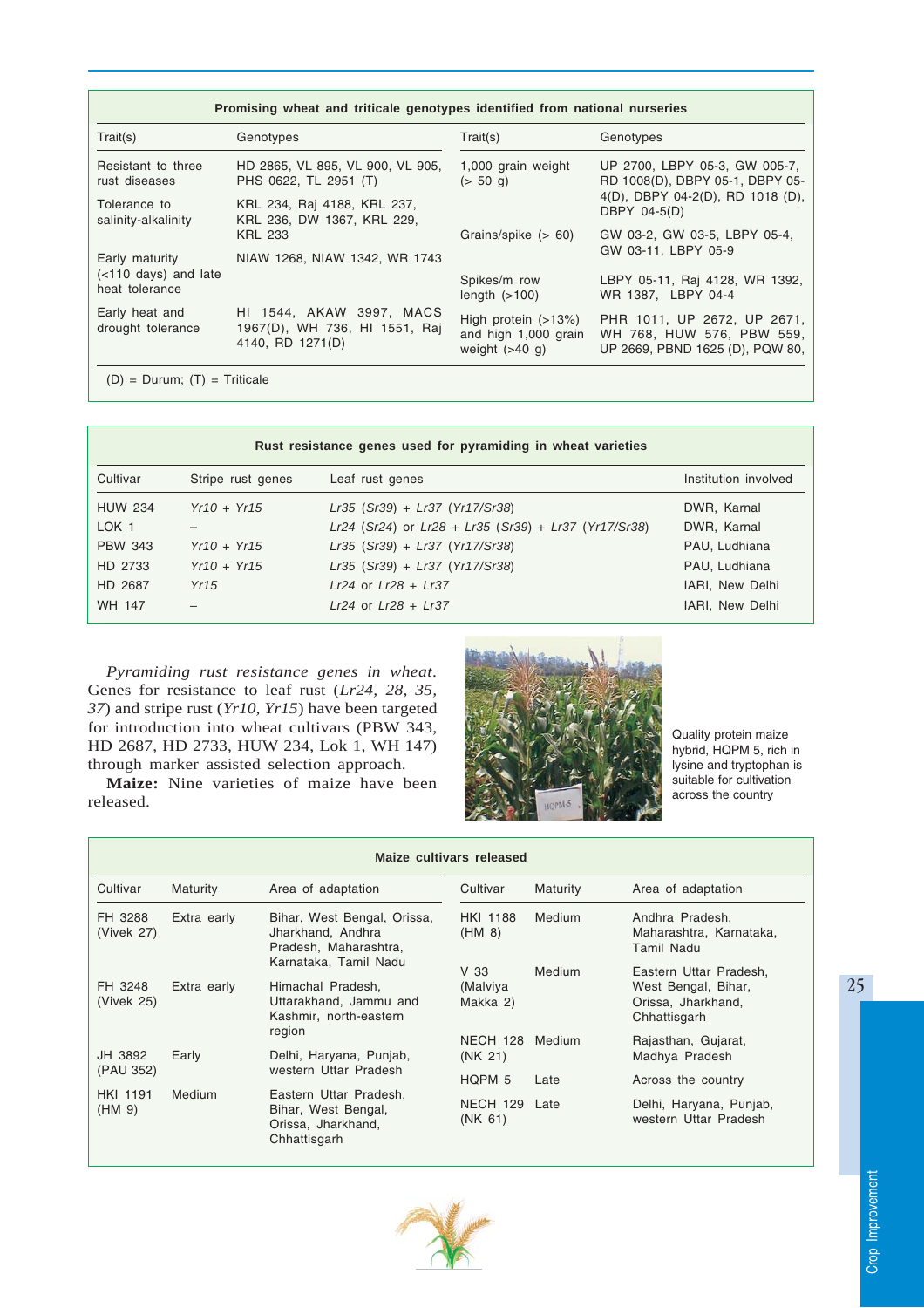**Sorghum:** Two varieties of sorghum have been identified. CSV 23 (SPV 1714) is a dual purpose *kharif* sorghum variety proposed for cultivation in Andhra Pradesh, Tamil Nadu, Rajasthan, Uttar Pradesh, Madhya Pradesh, Haryana, Uttarakhand and Gujarat for deep soils. It has showed distinct superiority for dry fodder yield and resistance to anthracnose and leaf spot. SPV 1626 is a *rabi* sorghum variety proposed for deep soils of Maharashtra, Karnataka, Andhra Pradesh, Tamil Nadu and Gujarat.





CSV 23 is a dual purpose *kharif* sorghum

TNAU 145 is a short-duration variety of proso millet

#### Pennisetum: new cytotypes identified

Cytotype of Pennisetum pedicellatum, INGR 06018 – IC 546954 is an octoploid (2n=8x=72), hitherto unreported from this species. Average number of associations per cell observed were 2.2VIII + 1.7VI + 0.05V + 3.15IV + 0.95III +  $13.65$ II + 1.21I. It is perennial in habit as compared to other genotypes, which are annual. It forms tussocks with multi-tillering (up to 100 tillers) in nature. The plant has good regeneration and can be harvested 3–4 times in a year.

Other new cytotype Pennisetum squamulatum  $(2n = 56)$  INGR 06017 - IC 546955 has been identified with  $2n = 56$ . Chromosome number, meiotic behaviour and crossability of this with P. glaucum justifies its octoploid nature based on x =7 and its inclusion in the secondary gene pool of P. glaucum. Its plant is perennial in habit.

**Pearl Millet:** Ten pearl millet hybrids have been identified for release.

**Small millets:** Fingermillet variety PRM 1, resistant to *Cercospora*, maturing in 110–115 days, yielding 2.3–2.5 tonnes of grains/ha and 8.0–8.5 tonnes/ha green straw, has been released for

|                 | Pearl millet hybrids identified for release                                      |                                                                                                                                                             |  |  |
|-----------------|----------------------------------------------------------------------------------|-------------------------------------------------------------------------------------------------------------------------------------------------------------|--|--|
| <b>Hybrids</b>  | Area of recommendation                                                           | Salient features                                                                                                                                            |  |  |
| GHB 757         | Rajasthan, Gujarat, Haryana                                                      | Early maturity, medium tall, compact cylindrical earheads<br>with purple anthers, globular grey-brown grains                                                |  |  |
| <b>GHB 744</b>  | Rajasthan, Gujarat, Haryana, Punjab, New<br>Delhi, Uttar Pradesh, Madhya Pradesh | Medium maturity, medium tall, medium thick stem with basal<br>pigmentation, compact cylindrical panicles with yellow anthers,<br>globular grey-brown grains |  |  |
| B 2095          | All India                                                                        | Medium maturity, medium tall, compact candle panicles,<br>globular grey grains                                                                              |  |  |
| <b>NMH 68</b>   | Rajasthan, Gujarat, Punjab, New Delhi, Uttar<br>Pradesh, Madhya Pradesh          | Late maturity, tall, pubescent nodes, compact cylindrical<br>earheads slightly tapering towards apex, yellow anthers,<br>globular grey grains               |  |  |
| <b>JKBH 676</b> | Rajasthan, Gujarat, Punjab, New Delhi, Uttar<br>Pradesh, Madhya Pradesh          | Medium maturity, medium tall, semi-compact cylindrical<br>earheads with yellow anthers, green fodder at maturity                                            |  |  |
| GHB 732         | Rajasthan, Gujarat, Punjab, New Delhi, Uttar<br>Pradesh, Madhya Pradesh          | Medium maturity, medium tall, compact lanceolate earheads,<br>purple anthers, globular grey-brown bold grains                                               |  |  |
| <b>HHB 197</b>  | Rajasthan, Gujarat, Punjab, New Delhi, Uttar<br>Pradesh, Madhya Pradesh          | Early maturity, medium tall, dark green leaves, cylindrical<br>medium Togo earheads with long bristles, highly resistant<br>to downy mildew                 |  |  |
| PHB 2168        | Rajasthan, Gujarat, Punjab, New Delhi, Uttar<br>Pradesh, Madhya Pradesh          | Early maturity, medium tall, compact cylindrical panicles with<br>yellow anthers, obovate grey grains                                                       |  |  |
| MLBH 341        | Maharashtra, Andhra Pradesh, Karnataka,<br><b>Tamil Nadu</b>                     | Medium maturity, medium tall, resistant to downy mildew                                                                                                     |  |  |
| <b>PB 727</b>   | Gujarat (Summer), Maharashtra, Rajasthan,<br><b>Tamil Nadu</b>                   | Late maturity, medium tall, compact cylindrical panicles with<br>yellow anthers, obovate grey grains                                                        |  |  |

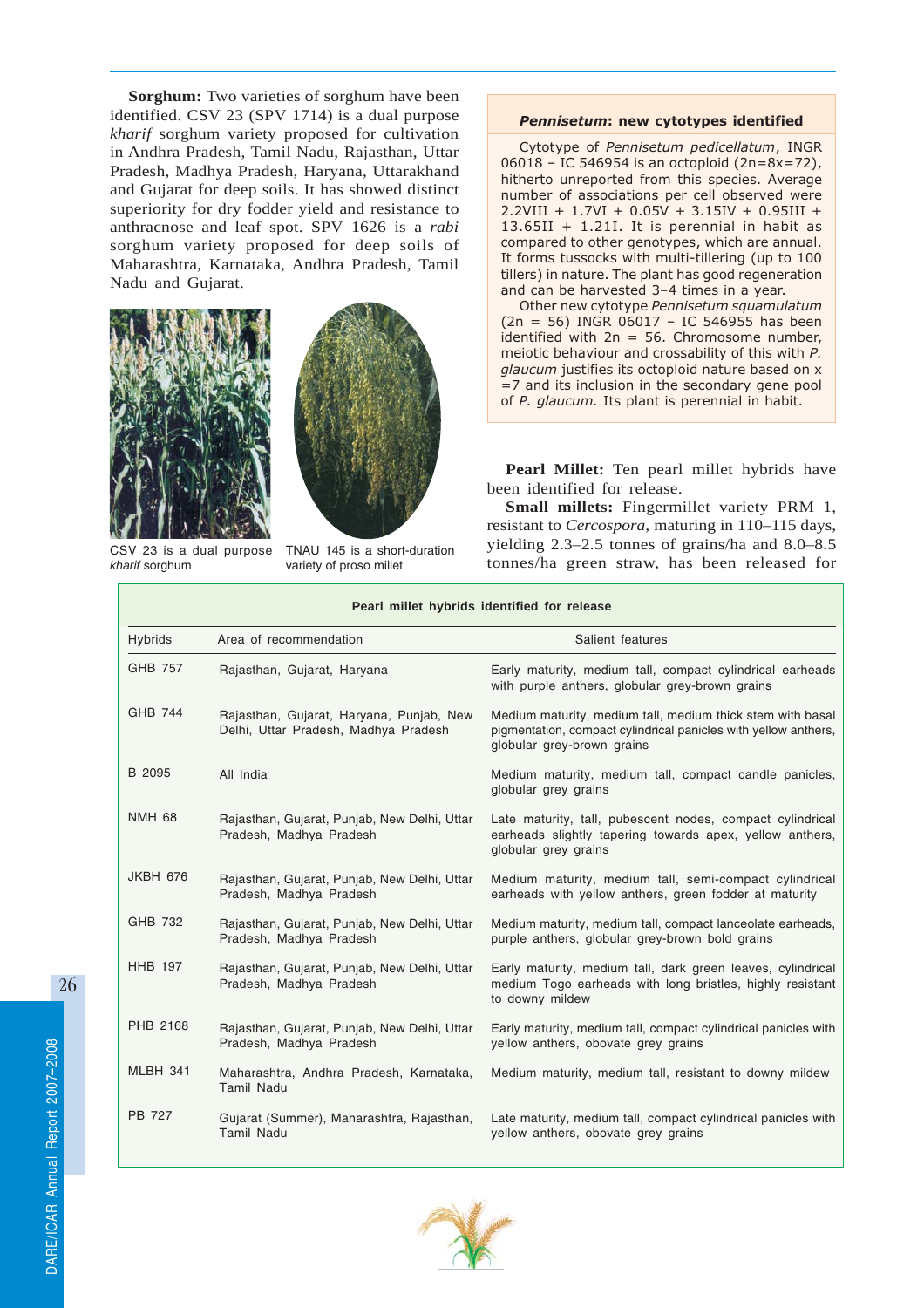cultivation in the crop-growing areas of Uttarakhand.

Kodo millet variety, RK 65-18, moderately resistant to head smut and shoot fly, yielding 20% higher than national check RBK 155, has been identified for release in Madhya Pradesh, Gujarat and Uttar Pradesh.

Proso millet variety, TNAU 145, a short-duration variety maturing in about 70 days with bold and golden yellow grains having yield superiority of 25% over check GPUP 21, has been identified for cultivation in Tamil Nadu and Karnataka.

**Forage crops:** Two varieties have been identified and released.

| Forage crop varieties identified and released |           |                                          |                                         |  |  |
|-----------------------------------------------|-----------|------------------------------------------|-----------------------------------------|--|--|
| Crop                                          | Variety   | Adaptation<br>region/agro-<br>ecology    | Special<br>features                     |  |  |
| Guinea<br>grass                               | JHGG 04-1 | Rainfed areas<br>semi-arid<br>conditions | Resistant to<br>drought                 |  |  |
| Heteropogon IGS 9901                          |           | Rangeland<br>community<br>grazing lands  | Suitable for<br>drought-<br>prone areas |  |  |

**Underutilized crops:** High-yielding entries identified in advance varietal trials, are IC 261963 (1.32 tonnes/ha) in buckwheat, LRB 22 (1.20 tonnes/ha) in ricebean, IC 107299 (0.62 tonne/ ha) in chenopodium for hills and SKNA 503 (1.38 tonnes/ha) in *rabi* amaranth, SKNA 601 (0.813 tonne/ha) in *kharif* amaranth, LRB 334 (1.01 tonne/ ha) in ricebean, HB 608 (1.92 tonnes/ha in fababean, EC 116887 (0.97 tonne/ha) and EC 142665 (1.19 tonnes/ha) in winged bean in plains, and SMLAB 6 (1.52 tonnes/ha) in adzukibean in hills.

Promising genotypes identified for quality are: BGA 2 (13.57%), Suvarna (12.57%) for protein content and Survarna (5.23%) for lysine content in amaranth; HB 430 (25.50%), HB 180 (25.37%) and Vikarant (25.20%) for protein content and HB 131 (0.90%) and PRT 7 (0.92%) for low vicine convicine in fababean; LRB 330 (20.90%) and LRV 351 (20.53%) for protein content, LRB 122 (4.80%) and RBL 6 (4.57%) for tryptophan, PRR 2 (0.95%) for methionine, and PRR 2 (0.23%) and PRR 9402 (0.22%) for free phenol in ricebean.

**Groundnut:** Five varieties have been released. A high-yielding variety PBS 24030 (Girnar 2) has been identified for release in the northern Rajasthan, Punjab and Uttar Pradesh. A field genebank of wild *Arachis* species consisting of 75 accessions from 21 species is being maintained, and a working collection of 9,800 accessions is conserved in the medium-term storage.

|                                | Groundnut varieties released                                            |                                                                                   |  |  |  |
|--------------------------------|-------------------------------------------------------------------------|-----------------------------------------------------------------------------------|--|--|--|
| Variety                        | State(s)/area of<br>adaptation                                          | Special features                                                                  |  |  |  |
| <b>TG 38B</b>                  | West Bengal,<br>Bihar and north-<br>eastern states                      | Rabi/summer cultivation                                                           |  |  |  |
| Dh 101<br>(Vasundhara) Orissa, | West Bengal,<br>Jharkhand and<br>Asom                                   | Tolerant to stem rot.<br>peanut bud necrosis<br>disease, thrips and<br>Spodoptera |  |  |  |
| SG 99                          | Gujarat, south<br>Rajasthan and<br>northern<br>Maharashtra              | Tolerant to peanut bud<br>necrosis disease                                        |  |  |  |
| GG <sub>8</sub>                | Northern<br>Maharashtra and<br>Madhya Pradesh                           | Moderately tolerant to<br>bud necrosis, collar rot                                |  |  |  |
| GG 16                          | Tamil Nadu,<br>Andhra Pradesh,<br>Kerala and<br>southern<br>Maharashtra | Tolerant to bud necrosis,<br>root rot, thrips,<br>Spodoptera and leaf<br>miner    |  |  |  |

**Sunflower:** DRSH 1 hybrid has been released and notified for *rabi* and summer cultivation in all sunflower-growing areas of the country. A variety, LSF 8, has been notified for Maharashtra.

**Safflower:** MRSA 521, first CMS-based hybrid, resistant to wilt and tolerant to aphids, exhibiting 19% and 14% increase in seed and oil yields over check, has been released for safflower-growing areas of the country. PBNS 40, a non-spiny variety, having 21–24% yield superiority to national check has also been released for all the crop-growing areas of India. In addition, spiny, sparsely spiny and non-spiny CMS lines using CMS cytoplasm from *Carthamus oxyacantha* have been developed*.*

**Castor:** RG 2819 (IC 346591, INGR 06010) having resistance to *Macrophomina* root rot and *Fusarium* wilt has been registered. Phenol content in purple leaves of castor contributes to its leafminer resistance.

**Rapeseed-mustard:** Three varieties—Indian mustard (2) and gobhi sarson (1)—have been released. *Toria* PHOT 2-2 (INGR 07033) with high oleic acid (70.1%) and low erucic acid (0.2%) and PHOT 8-2-11(INGR 07034) with low linolenic acid (3.03%) have been registered. The CMS-based hybrid NRCHB 506 outyielded best check Kranti variety by 30.6% under late-sown conditions.

**Soybean:** Soybean varieties Pratap Soya 2 (for North Eastern and Southern Zones) and TAMS 98-21 (for Vidharba Region of Maharashtra) have been released for cultivation.

**Sesame:**A high-yielding white-seeded variety TKG 306 possessing 2.8 g 1,000 seed weight and multiple resistance has been released for Madhya Pradesh.

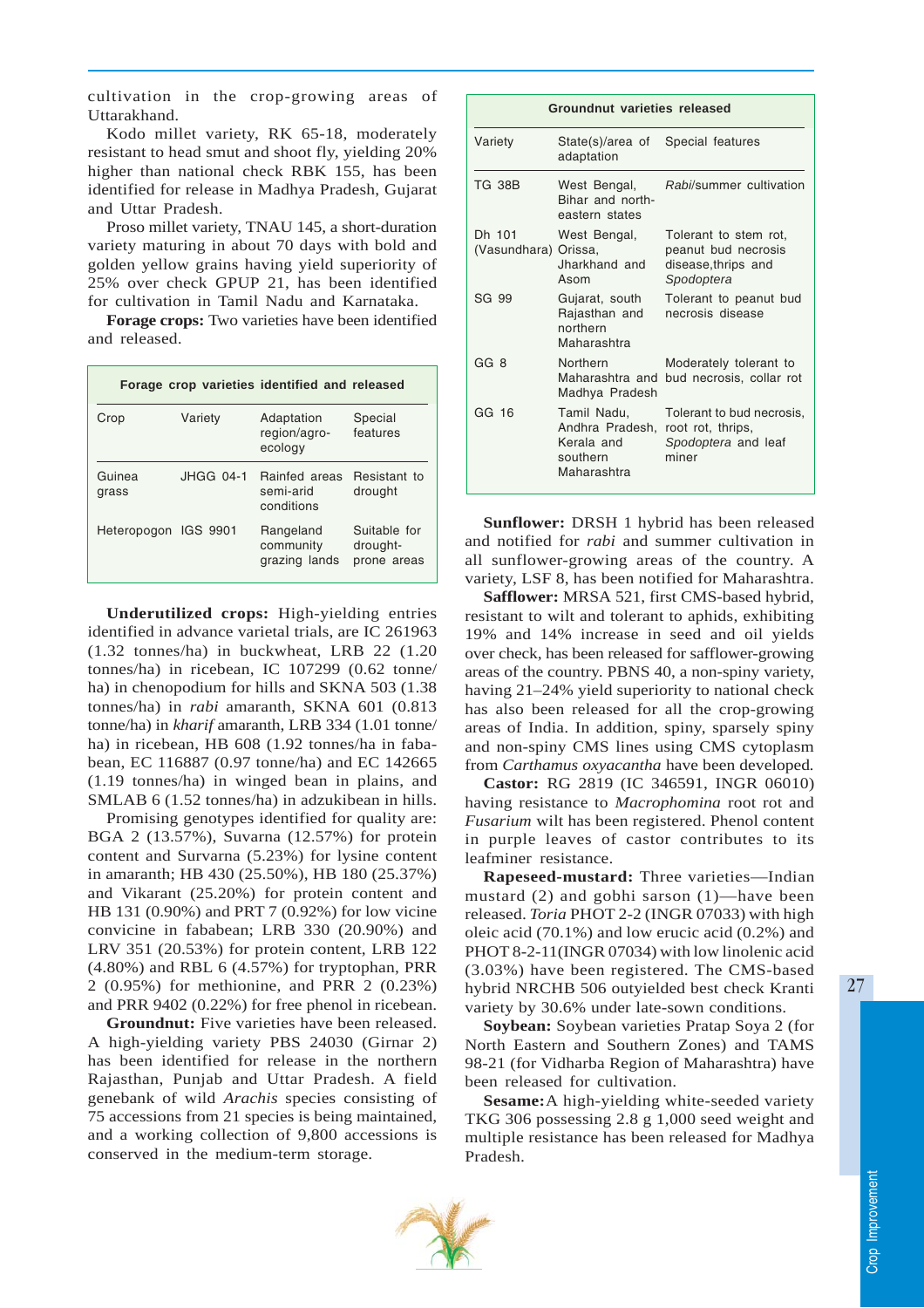| Rapeseed-mustard varieties identified for release |                                   |                                                               |                                                                                                |  |
|---------------------------------------------------|-----------------------------------|---------------------------------------------------------------|------------------------------------------------------------------------------------------------|--|
| Variety                                           | Average<br>oil content<br>$(\% )$ | State(s)<br>area of<br>adaptation                             | Special<br>features                                                                            |  |
| Pusa Mustard                                      | 36.5                              | Haryana,<br>Punjab,<br>New Delhi<br>and parts<br>of Rajasthan | Low erucic<br>acid, suitable<br>for rainfed<br>areas                                           |  |
| CS 234-2                                          | 36.5                              | Haryana,<br>Punjab and<br>parts of<br>Rajasthan               | Suitable for<br>late-sown<br>areas, salt<br>tolerant,<br>1,000 seed<br>weight more<br>than 6 g |  |
| <b>NUDB 26-11</b>                                 | 38.7                              | Himachal<br>Pradesh and<br>Jammu and<br>Kashmir               | Double low<br>erucic acid,<br>suitable for<br>irrigated<br>areas                               |  |

**Niger:**IGPN 2004-1, a high-yielding variety of niger, has been identified for release in Maharashtra and Karnataka for *kharif* and early *rabi*.

**Linseed:** Kartika (RLC 76) and RLU 6 varieties have been released for cultivation. In addition, Deepika, LMS 9-2, NL165, RLC 92 and KL 215 have been identified as promising.

**Chickpea:** GNG 1581 variety has been identified for cultivation in Rajasthan, Punjab, Haryana, western Uttar Pradesh and plains of Jammu. It is semispreading with medium seeds (16.0 g/100 seeds), maturing in 151 days. It is tolerant to wilt, *Ascochyta* blight and stunt. Largeseeded, wilt-resistant *kabuli* chickpea genotype IPCK 2002-29 has shown promise in Central India and outyielded best check JGK 1 by 22%.

**Pigeonpea:** For Gujarat, first CMS-based hybrid GTH 1 has been notified for cultivation. TT 401 short-duration variety has been identified for Madhya Pradesh, Maharashtra and Gujarat.

**Mungbean:** H 2-15 (Sattya) variety has been identified for *kharif* cultivation in Rajasthan, Punjab, Haryana, western Uttar Pradesh and plains of Jammu. It outyielded best check, ML 818, by 15%. It has showed moderate resistance to yellow mosaic virus disease. UPM 02-17, developed from interspecific hybridization between mungbean and urdbean, has been identified for cultivation in North Eastern Hills Zone. It gave 17% higher yield than best check ML 5.

**Fieldpea:** Varieties, IPF 04-26, VL 45 and Pant Pea 42, have been identified for cultivation in different states.

**Arid Legumes:** Guar variety HG 884 identified as promising. It outyielded (25.34%) best check HG 365. It matures in 90–95 days and has field tolerance to major diseases. It contains 30–32.5% gum and viscosity profile of 2200–2500 Cp.

CRIDA 1-18R a promising variety of horsegram, yielded 842.0 kg/ha against 696.2 kg/ha of the best check, PHG 9. It is also early in maturity (85–90 days).

**Cotton:** An intra-*hirsutum* hybrid CSHH 243 has been identified for cultivation in irrigated areas in North Zone. It has recorded a mean seed-cotton yield of 2.2 tonnes/ha; ginning outturn of 33.3%; 2.5% mean fibre length of 26.7 mm; micronaire value of 4.6; uniformity ratio value of 50.7%; and fibre strength of 24.0 g/tex; and has shown resistance to cotton leaf-curl virus.

Temperature-sensitive genetic male-sterile lines for economical hybrid seed production in diploid cotton have been identified from a cross between (*Bengalense* × *Cernuum*) × *G. anomalum*.

Indigenously synthesized genes *Cry 1 F* and *Cry 1 Aa3* have been successfully transferred in diploid cultivars PA 402, PA 255, PA 183, AKA 5, AKLA 7, RG 8 and *hirsutum* genotype LRA 5166 (Anjali).

**Sugarcane:** Sugarcane varieties, CoH 119, CoJ 20193, CoS 96268, Co 98014 and CoS 96275, for

west and central Uttar Pradesh, Punjab, Haryana, Rajasthan and Uttara-khand and Co 99004 for plains of Tamil Nadu, Karnataka, Kerala, Gujarat, Madhya Pradesh and Maharashtra have been released and notified for commercial cultivation.



Red-rot resistant sugarcane genetic stocks

Co 99004 variety of sugarcane released for commercial cultivation

IkshuISH 1 (PIO 91-190  $\times$  SIP 93-190) and IkshuISH 23 (PIO 91-829  $\times$  SIP 315) and highsugar breeding germplasm LG 95053 have been registered.

**Jute:** Mesta variety Madhuri has been released and notified for roselle-growing tracts of India. Its yield potential has been higher than HS 4288, HS 7910 and AMV 4, and also showed increased tolerance to diseases and insect pests.

Jute varieties, JRO 2003 H, JRO 240 and AAU OJ 1, have been identified for release.

**Tobacco:** *Spodoptera litura* caterpillar-resistant chewing tobacco variety, Meenakshi (CR), having a yield potential of around 3,500 kg/ha, has been

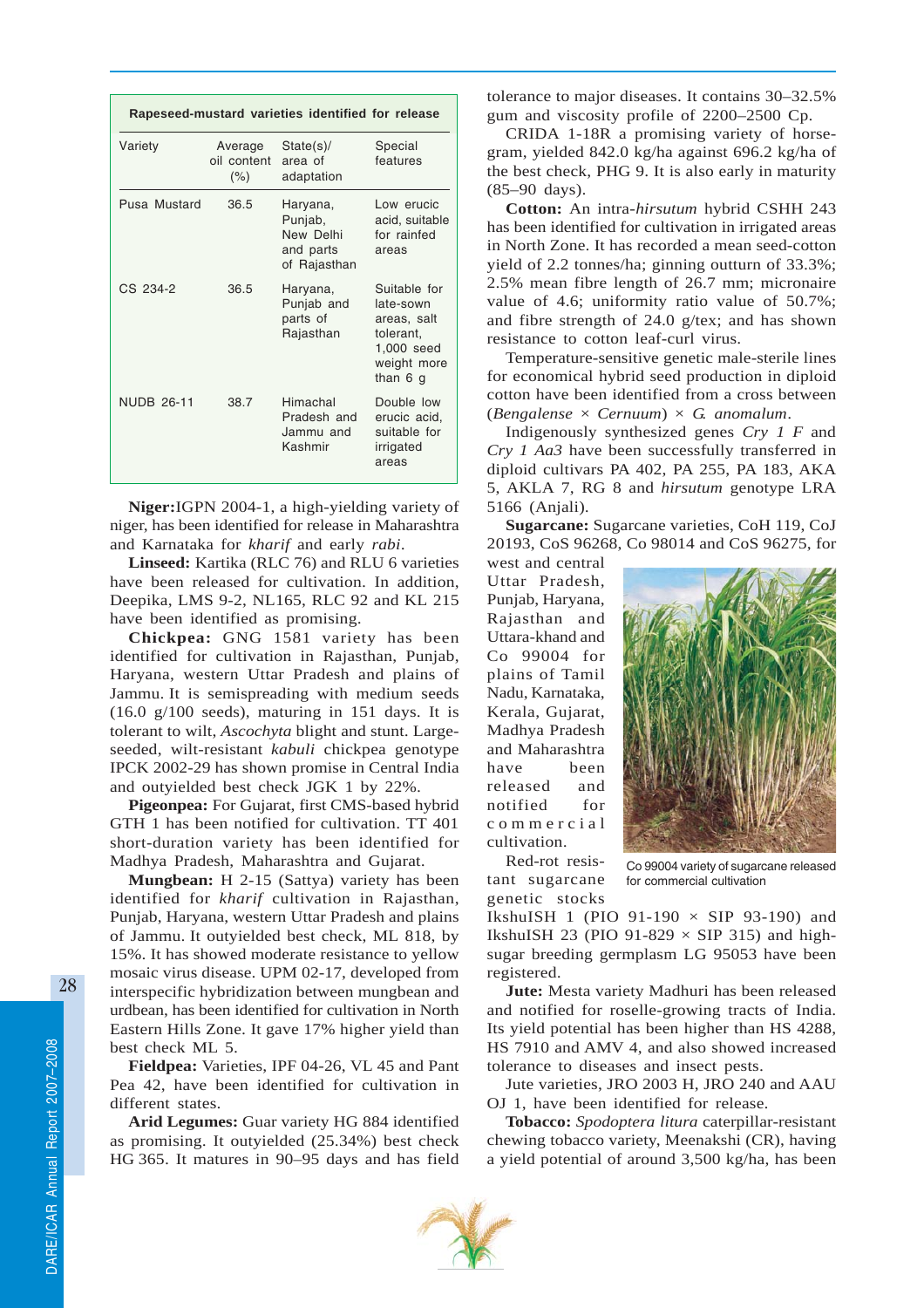

Caterpillar-resistant chewing tobacco variety Meenakshi (CR)

released for cultivation in inland chewing tobacco tract, i.e. southern, central and western zones of Tamil Nadu in irrigated areas.

**Mango:** Mango hybrid H 39 (Amrapali  $\times$  Vanaraj) was found promising with attractive red-blushed fruits, high TSS (24 °Brix), high carotenoids (7.8 mg/100 g), firm pulp (0.78 kg), regular-bearing habit, tolerance to anthracnose and dwarf tree stature.



Mango hybrid H 39

**Guava:** Guava CISH-G 1 was found as a promising selection with deep red fruits, attractive shape, high TSS (15° Brix) and long shelf-life. Guava Sardar gave significantly higher yield followed by Pant Prabhat, while Lucknow 49 gave the highest fruit yield followed by Allahabad Safeda and Lucknow 46-2. Allahabad Safeda gave high yield, maximum average fruit weight (232.50 g), high TSS (9.92 ° Brix), ascorbic acid content (285.00 mg/100 g pulp) and the lowest acidity (0.31%). Selections, MPUA&T S 1 and MPUA&T S 2, showed promise for high yield potential and quality fruits.

**Papaya:** An advanced generation papaya hybrid was developed which has red pulp with high TSS content and a good shelf-life. Banana hybrid NPH 02-01 (H 201  $\times$  Anaikomban) registered better bunch traits and was found resistant to *Fusarium* wilt race-1. Banana hybrids, H 212 and H 96/1, were found tolerant to nematode.

**Grape:** Two clonal selections were collected and added to National Grape Germplasm Repository. Field screening of germplasm was done for resistance/tolerance to diseases and insectpests. Several promising hybrids were evaluated for their suitability for table and wine purposes. A computer-based molecular database has been

developed. Hybridization work among popular varieties was undertaken to develop downy mildewresistant varieties of table grapes. Forty-four accessions showing varying degree of resistance/ tolerance were characterized using molecular markers.

**Sapota:** High-yielding sapota clone DHS 1 (2/ 1) identified earlier confirmed its superiority.

**Walnut:** A total of 10 promising selections in walnut comprising 5 genotypes, each with a nut weight of 18.63–27.16 g and kernel weight of 10.69–12.76 g, were found promising. Vegetatively propagated walnut selections started bearing during the third year of plantation against 12–15 years by conventional seedlings.

**Arid zone fruits:** Ber hybrid Thar Sevika was found promising with 10–15 days early maturity, juicy fruits, high TSS (22%), high ascorbic acid (90 mg/100 g), and contents of total sugar (5.0 mg/100 g) and protein (16 mg/g). Thar Bhubhraj, a selection has ability to withstand extremes of temperature variation. A new cultivar of aonla has been released which has a proliferic-bearing habit and matures earlier than NA 7. Pomegranate, Ganesh and Anardana type Line H performed better under rainfed condition of Gujarat. Narendra Ber Selection 1 and Narendra Ber Selection 2 have been recommended for commercial cultivation in Uttar Pradesh.

**Underutilized fruits:** Promising genotypes, CISH-J 37 of jamun (*Syzygium cuminii*), CISH-K 10 of khirnee (*Manilkara hexandra*) and CISH-Kr 11 of karonda (*Carissa carandas*) were identified. The CISH-J 37 jamun recorded average fruit weight 24.05 g, length 3.90 cm and diameter 3.03 cm, pulp 92.26%, TSS 16.4 °Brix, ascorbic acid 49.88 mg/100 g and antioxidant 1,467.9 µg/100 ml AEAC unit. CISH-K 10 khirnee recorded average fruit weight 4.44 g, length 2.83 cm, pulp 89.18%, TSS 28.40 °Brix, ascorbic acid 16.8 mg 100/g and antioxidant 189.89 µg/ml AEAC unit and karonda CISH-Kr 11 recorded average fruit weight 6.0 g,



CISH-K 10 is a promising genotype of khirnee

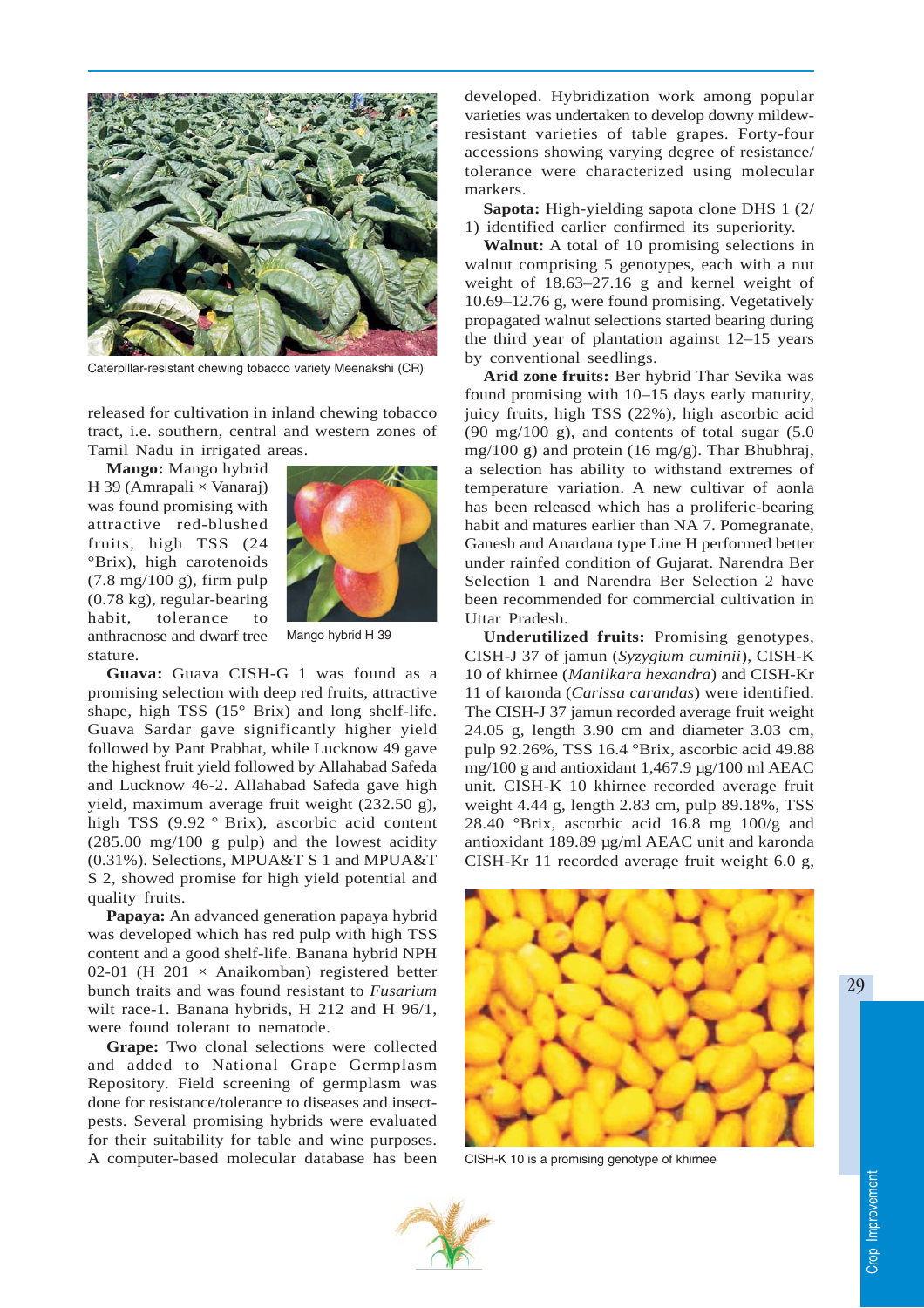length 2.30 cm, pulp 4.60 g, seed 1.40 g, TSS 6.10 °Brix, ascorbic acid 16.8 g 100/g and antioxidant 189.89 µg/100 ml AEAC unit.

**Vegetable crops:** New hybrids and varieties in different vegetable crops were



CISH-J 37, a genotype of jamun, has 92.26% pulp

identified and recommended for cultivation in different states. These include brinjal PB 66 for Madhya Pradesh, Maharashtra, Uttar Pradesh, Punjab, Bihar and Jharkhand; hybrid brinjal Navina for Uttar Pradesh, Punjab, Bihar and Jharkhand; hybrid brinjal HABH 17 for Uttar Pradesh, Punjab, Bihar and Jharkhand; chilli LCA 353 for Chhattisgarh, Orissa, Andhra Pradesh, Karnataka, Tamil Nadu, Kerala, Uttar Pradesh, Punjab, Bihar and Jharkhand; and BC 25 for Rajasthan, Gujarat, Haryana, Delhi, Madhya Pradesh, Maharashtra, Orissa, Chhattisgarh and Andhra Pradesh; sponge gourd PSG 40 for Madhya Pradesh, Maharashtra, Jammu and Kashmir, Himachal Pradesh and Uttarakhand; ash gourd Pusa Ujwal for Karnataka, Tamil Nadu and Kerala; early-group pea VP 101 for Uttar Pradesh, Punjab, Bihar, Jharkhand, Jammu and Kashmir, Himachal Pradesh and Uttarakhand; mid-group pea PC 531 for Rajasthan, Gujarat, Haryana, Delhi, Madhya Pradesh, Maharashtra, Jammu and Kashmir, Himachal Pradesh and Uttarakhand; cowpea IIVR- CP 4 for Uttar Pradesh, Punjab, Bihar, Jharkhand, Orissa, Chhattisgarh, Andhra Pradesh, Madhya Pradesh and Maharashtra; onion B 780-5-2-2 for Rajasthan, Gujarat, Haryana and Delhi; okra JNDOL 03-1 for Madhya Pradesh, Maharashtra, Karnataka, Tamil Nadu and Kerala; hybrid okra SOH 1016 for Uttar Pradesh, Punjab, Bihar, Jharkhand, Madhya Pradesh and Maharashtra, and NBH 180 for Madhya Pradesh and Maharashtra; and hybrid cabbage Green Emperor for Jammu and Kashmir, Himachal Pradesh and Uttarakhand.

*Varieties released:* Kashi Unnati, a new cowpea variety, is photo-insensitive, highly tolerant to golden mosaic virus and *Pseudocercospora cruenta* diseases. Its plants are dwarf/bush type with an average length of 40–45 cm. This is recommended for cultivation in spring-summer and rainy seasons in different parts of the country. It flowers 30–35 days after sowing and exhibits commercial pod maturity 45–50 days after sowing. It bears 40–45 pods/plant with an average yield of 125–150 q/ ha. It is adopted for cultivation in traditional and non-traditional, replacing almost all varieties. Due to short-duration, this is highly suitable for ricewheat cropping system.



Kashi Unnati, cowpea variety, replacing almost all varieties, is tolerant to golden mosaic virus

Kashi Kanchan is another photo-insensitive cowpea variety which is highly tolerant to golden mosaic virus and *Pseudocercospora cruenta* diseases. It is suitable for sowing in both springsummer and rainy seasons. It flowers 40–45 days after sowing and becomes ready for picking 50– 55 days after sowing. It bears 40–45 pods/plant. The pods are dark green, tender, pulpy with less fibre and free from parchment layer. This gives an average yield of 150–200 q/ha.

Bhima Raj is a new onion variety which produces dark red and oval-shaped bulbs with single centre and thin neck. The TSS ranges from 10.0 to 11.0%. This variety is suitable for *kharif* and late *kharif* seasons in Maharashtra, Karnataka and Gujarat. This is also suitable for *rabi* season in Rajasthan, Gujarat, Haryana and Delhi. Bhima



Onion Bhima Raj, a variety of onion with thin neck and oval bulbs

Raj matures 120–125 days after transplanting and produces no bolters. Its average yield is 25–30 tonnes/ha.

Bhima Super is suitable for *kharif* and late*kharif* cultivation in Maharashtra, Karnataka and Gujarat. With round bulbs tapering towards neck,

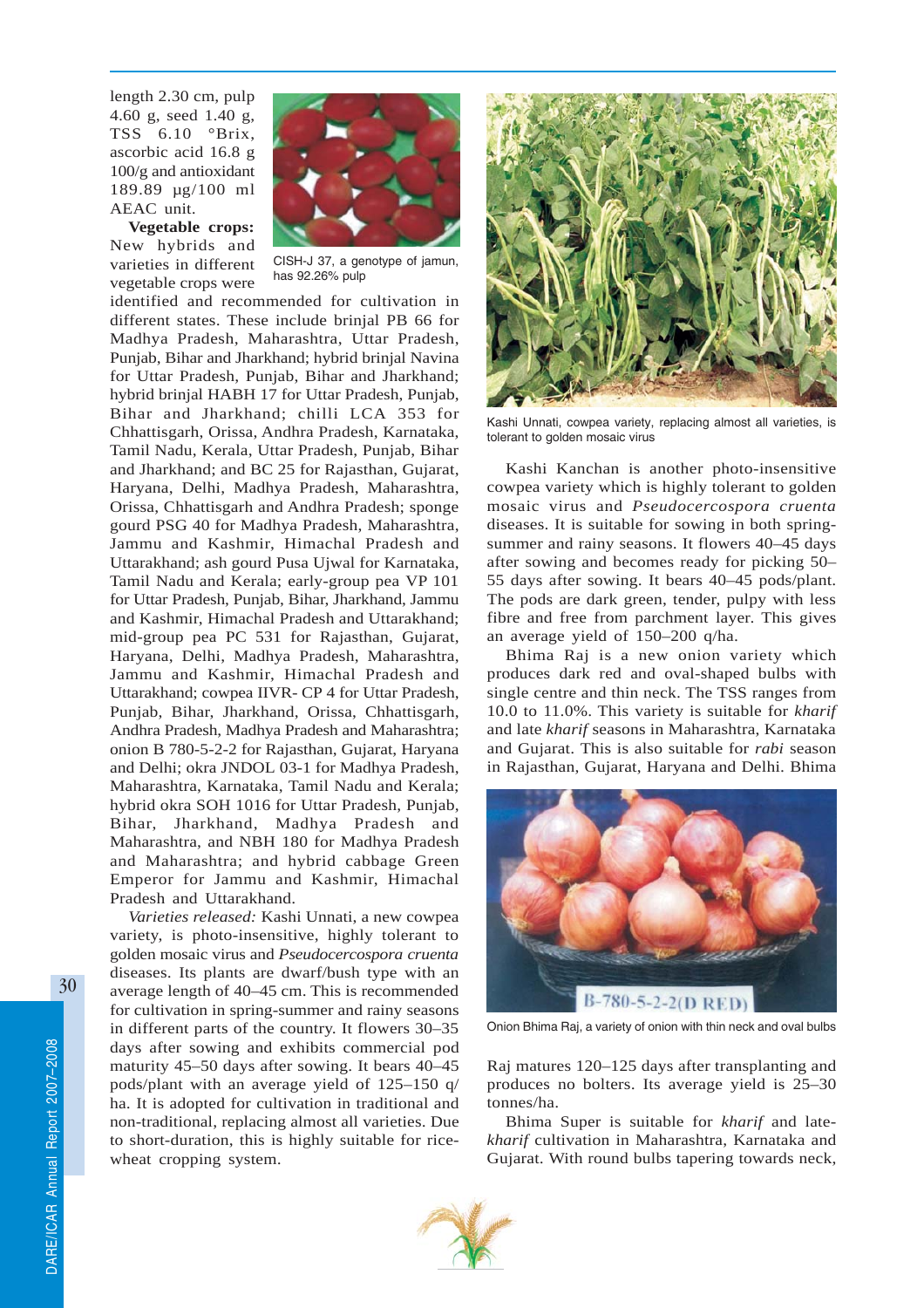its TSS varies from 10 to 11%. The variety produces quality bulbs with maximum number of single centred bulbs and average yield of 26–28 tonnes/ ha in *kharif* and 40–45 tonnes/ha in late-*kharif* season*.* Bulbs attain maturity 110–115 days after transplanting.

**Development of promising lines:** *Tomato:* Two new hybrids, H 71(38.6 tonnes/ha) and H 70 (36 tonnes/ha), were found promising. Hybrids TLBRH 5, TLBRH 6, TLBRH 9 and PH 5, were found suitable for polyhouse cultivation. Two individual plant selections from crosses of Arka Meghali  $\times$  RF<sub>4</sub>AF<sub>2</sub>-



Tomato Hybrid 70 ready for fresh marketing

15-14 and Arka Vikas  $\times$  RF<sub>4</sub>A showed promise for yield (up to 2 kg/plant) and tolerance to moisture stress. Two  $F_1$  hybrids of Arka Meghali  $\times$  IIHR 2249 and Arka Abha  $\times$  IIHR 2223 were found promising for yield (29 tonnes/ha) and heat tolerance.

*Okra.* Hybrid, OH<sub>1</sub> gave highest fruit yield (16.98 tonnes/ha) followed by OH 5 (15.21 tonnes/ha) in summer, while highest fruit yield in *kharif* was recorded in hybrid OH 4 (18.84 tonnes/ha), followed by OH 5



Okra hybrid OH 5

(18.27 tonnes/ha) and OH l (17.79 tonnes/ha). Okra Arka Anamika was found suitable for polyhouse cultivation.

*French bean.* Arka Suvidha gave maximum pod yield of 19.5 tonnes/ha. Five test accessions, IIHR 125, Arka Bold, IC 525232, IC 525233 and IC 525236, were found resistant to rust under field conditions. Breeding line of cross IC 525224 × IC525239 was resistant to stem fly (0.67 maggot/ plant) and possessed good pod quality. Thirtythree plants were selected with tolerance to high temperature, good pod quality and high yield attributes from the crosses between IC 525224 (heat tolerant) and Arka Komal or Arka Anoop. Arka Komal and 'Hebbal Avare 3' were found suitable for polyhouse cultivation.

*Watermelon.* Watermelon IIHR 70 was found

to be a promising genotype with a high yield potential. Eight identified accessions were found free from watermelon bud necrosis virus (WBNV). Evaluation of 45 progenies of a T3 transgenic watermelon confirmed the presence of a single copy of gene showing complete resistance to WBNV.

*Muskmelon.* IIHR 138, muskmelon hybrids Gyno~998  $\times$  Punjab Sunehari (33.77 tonnes/ha), Arka Jeet  $\times$  IIHR 616 and MS 5  $\times$  Punjab Sunehari recorded maximum fruit yield (32.53 and 31.5 tonnes/ha).

*Capsicum.* Seven promising individual plant selections were identified for heat tolerance from eight  $F_4$  populations.

*Cauliflower.* IIHR 316-1 (430 g), IIHR 73-56  $(417 \text{ g})$  and IIHR 371  $(423 \text{ g})$  recorded maximum curd weight.

*Carrot.* Inbred lines carrot Sl 14 (26.961 tonnes/ ha), Sl 264 (26.40 tonnes/ha) and Sl 260 (26.25 tonnes/ha) recorded high yield.

*Garden pea.* Yield was more in lines IIHR 697 and IIHR 756. Thirty plant selections were made from  $F_3$  progenies of the crosses between highyielding varieties/lines (IIHR 7-6, IIHR 7-2, IIHR 18, IIHR 19 and CHPMR 1) and high temperature tolerant lines KTP 4, IIHR 544 (Magadi local) and Oregon Sugar Pod.

*Dolichos bean.* The lines, IIHR 05-16 and IIHR 05-29, were found high-yielding. The IIHR 3-3 (19.1 tonnes/ha), IIHR 2-1(19.85 tonnes/ha) and IIHR 1-1 (16.13 tonnes/ha) were found promising advanced breeding lines with high pod yield.

*Amaranth.* JSR 04-86, IC 469607 and IC 469621 were found promising lines with respect to leaf weight  $(55-65)$  g) with high yield of 104-156 g/ plant.

**Arid vegetables:** Of the cultivars of arid vegetables released, Thar Manak is a variety of mateera developed through selection from a cross of Mateera AHW  $19 \times$  Sugar Baby. Its fruits contain very big, bold and blackish seeds, which are free from cracking under extreme arid conditions. Thar Samridhi bottle gourd was derived from a cross of Banswara Local  $1 \times$  Gujarat Local 1. It could be harvested earlier than other varieties.

**Yellow onion for export:** Onion Mercedes, Couger, Linda Vista varieties/hybrids are suitable for growing from September to February. The trials conducted on broad bed furrow (BBF) with drip irrigation indicated the yield potential up to 50 tonnes/ha as against 13 tonnes/ha (national average). This successful technology is transferred to farmers' fields in Pune and Nashik districts. The trial consignments of yellow onion organized for export to Germany through private traders indicated a promising chance for enhancing export to European Union. Finalization of forward linkages

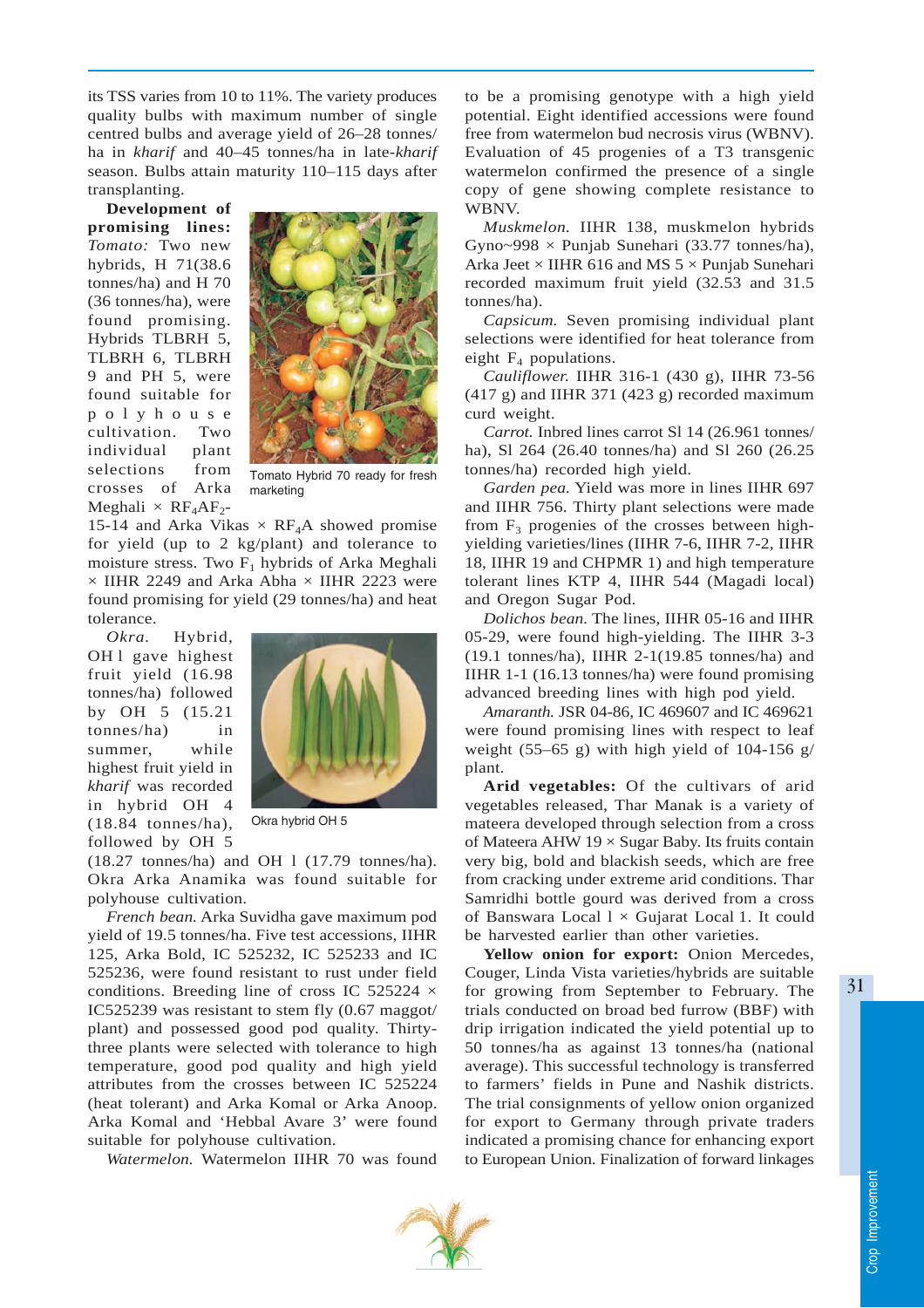

Onion Mercedes is ideally grown during September–February

and transhipment with established backward linkages can help in developing export market to 2–3 lakh tonnes additionally. This technology will help in diversification of traditional onion, which normally creates problem of glut during February-March.

**Resistance sources:**Of the 307 field-resistant genotypes of pepper leaf curl virus (PepLCV) (2004–05), selfed progenies of eight symptomless and highly resistant lines were challenged by viruliferous white fly in a glasshouse. Three genotypes, viz*.* GKC 29, BS 35 and EC 497636, showed no symptom. Using scion and rootstock of susceptible genotype (Pusa Jwala), these three putative symptomless genotypes were further challenged by alternate grafting. The resistant reactions of GKC 29, BS 35, EC 497636 were confirmed. The DNA of these lines were further subjected to PCR amplification with degenerate primers designed to detect begamovirus like PepLCV. None of the genotypes showed any amplification, suggesting that the resistant reaction in three identified resistant sources was because of the absence/non-replication of viral genome and these lines are not the symptomless carrier.

**ToLCV resistance in tomato:** The  $F_4$  population derived from *L. hirsutum* and *L. chilense* carrying *Ty1* and *Ty2* genes were grown and highly resistant families with desirable agronomic traits have been selected in  $F_5$  generation. These  $Ty1$  and  $Ty2$  genes complement each other and offer enhanced resistance for management of tomato leaf curl virus.

**Potato:** A high-yielding, early-maturing hybrid, JX 123, was registered as a unique germplasm. The hybrid produces yellow peel, oval tuber with shallow eyes having light yellow flesh. It has a very good general combining ability for yield and very early (60 days) and early (75 days) harvesting. Hybrid MP/97-644 was released as first processing potato variety Kufri Himsona for cultivation in hills of Himachal Pradesh. It has not only superior processing qualities and higher dry-matter content

than a popular variety Kufri Jyoti, but also resistance to late blight. Its cultivation will fulfil the long-felt need of processing units, particularly in and around Delhi, Haryana and Punjab, where Kufri Chipsona 1, Kufri Chipsona 2, Kufri Chipsona 3, and Kufri Himsona will provide roundthe-year availability of good-quality processing raw material.

In India, there is no variety exclusively suited for preparation of French fry. A hybrid, MP/98- 71, producing oval-long tubers, more than 20% evenly distributed dry matter and good yield in north-western plains has been developed. The hybrid is suitable for preparation of French fries which has been verified by the industry.

Hybrid SM/93-237 has been identified as highyielding as compared to Kufri Jyoti and Kufri Giriraj. It has better resistance to late blight and higher dry-matter content than Kufri Jyoti and Kufri Giriraj. It is also better under controlled and ambient temperature conditions. Besides, its

attractive medium-sized, oval-oblong, synchronous tubers are free from cracking.

Hybrid J/93- 86 has been identified as a high-yielding and earlymaturing white tuber hybrid with moderate



Potato hybrid J/93-86 is ideal for growing in north India

resistance to late blight. It has performed well for yield in entire north Indian plains under both replicated and on-farm trials. Its keeping quality is better than Kufri Ashoka and Kufri Pukhraj. It is ideal for Haryana, Punjab, Rajasthan, Uttar Pradesh, Gujarat, Bihar, Madhya Pradesh and West Bengal. This is likely to be a good alternative for early-maturing Kufri Ashoka, Kufri Chandramukhi and Kufri Pukhraj.

**Plantation crops:** VTL 12, a high-yielding arecanut (Saigon), was identified with an average yield of 3.88 kg challi/palm/year. Arecanut hybrid VTLAH 1 was developed with an average challi yield of 2.54 kg/palm/year.

Ten superior *oleifera* palms No. Eo 23 (66.76), Eo 22 (66.53), Eo 05 (66.44%), Eo 11 (65.28%), Eo 02 (63.84%), Eo 04 (63.84%), Eo 19 (63.54%), Eo 20 (63.54%), Eo 18 (63.13%) and Eo 17 (62.17%) were found promising parents for interspecific hybridization.

Four hybrids, Vittal Cocoa Hybrid 1 (VTLCH 1), ICS  $6 \times$  SCA 6 (VTLCH 2), II  $67 \times$  NC 29/66 (VTLCH 3), I 56  $\times$  II 67 (VTLCH 4) and a clone

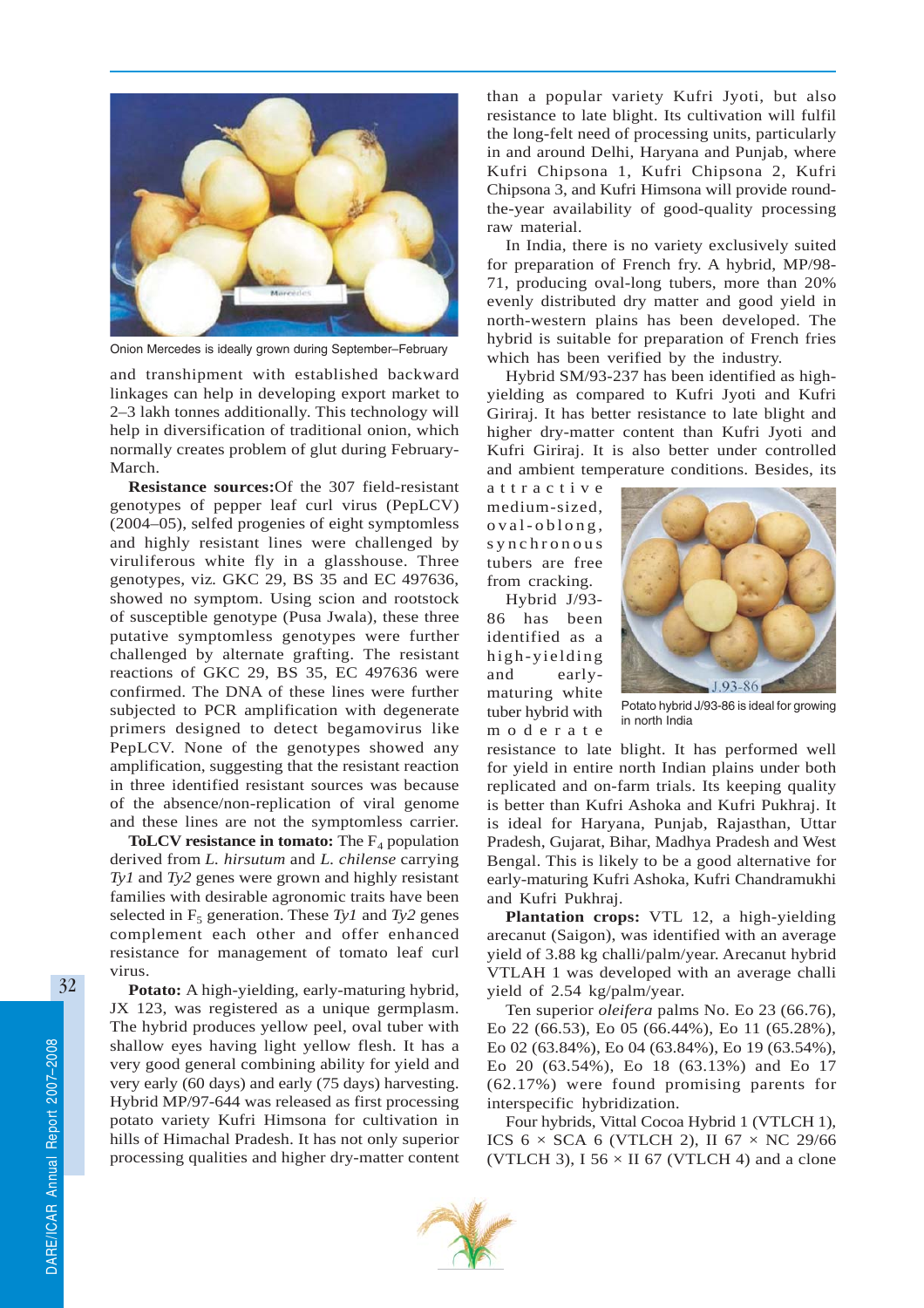NC 45/53 (VTLCC 1) with an average yield potential of 1.245, 1.145, 1.478, 1.481 and 1.238 kg dry beans/plant/year respectively, were developed. These hybrids/clone meet the international standard of bean size of more than 1 g, contain internationally acceptable levels of fat content  $($ >50%) and low shelling  $(10-12%)$ .

**Spices:** Four black pepper hybrids, viz. IISR Thevam, IISR Sakthi, IISR Girimunda, and IISR Malabar, and two high-yielding value-added (high curcumin) turmeric varieties, viz. IISR Alleppey Supreme and IISR Kedaram, with resistance to leaf blotch disease were released. Sweet fennel accession AF 254 was found to contain more sweetness and high essential oil content. It is being utilized in crop improvement programme through hybridization. The large-seeded fenugreek accessions, AM 108, AM 92 and AM 35, have been identified for high yield.

A high-yielding anise NRCSS A-Ani 1, with a yield potential of 1.15 tonnes/ha, bearing attractive seeds and high volatile oil content (3.5%) is suitable for cultivation in semi-arid region under irrigated

conditions. Celery line, NRCSS A-Cel 1, was developed with an average seed yield of 8 q/ha under semi-arid condition and high essential oil content of 2.4%.

**Flowers:** Two superior breeding lines of rose, IIHR P 13 and IIHR P 15, were identified. Eight lines were identified resistant to thrips under polyhouse condition. In



Carnation Hybrid IIHR P1 is resistant to *Fusarium*

carnation, a hybrid IIHRP 1, was developed showing resistance to *Fusarium* wilt.

**Medicinal and aromatic plants:** A genotype HAV 5-11 of aloe (*Aloe barbadensis*) for higher leaf yield (2,675 g), and HAV 04-4 for highest mucilage (70%) against the local check HAV 1 (60%) were identified. Selection 4B, 13 carrot and 15 baruch of ashwagandha (*Withania somnifera*) have been identified for 21.24, 30.89 and 21.62% increased dry root yield, respectively, over the existing variety WS 100. The highest seed yield (8.96 g/plant) of isabgol was recorded in genotype RI 49 followed by RI 149 (8.82 g), RI 87 (7.98 g), RI 99 (7.83 g), RI 9808 HI 8  $(7.12 \text{ g})$  and HI 6  $(6.88 \text{ g})$  as against the best check HI 5 (5.86 g).

**Tuber crops:**Varieties identified and recommended in different tuber crops are: Sree Jaya, Sree Vijaya and Sree Prakash of cassava; IGSP 4, IGSP 17, RNSP 3, Indira Sakerkand, Bidhan Jagannath and 90/704 of sweet potato; PKS 1, RNCA 1, BK Col 1, Jhankri, Bidhan Chaitanya, Indira Arvi 1, Ahinakatchu and Kadma Arvi of taro; NDB 21 and NDB 3 of banda; NDA 9 of elephant-foot yam and Orrisa Elite of yam.

## **BIOTECHNOLOGY**

A novel *Arabidopsis thaliana* **promoter** identified is capable of driving high-level constitutive expression; and considered to be better than the widely used promoter CaMV 35S. **Transgenic mustard** (cv. Varuna)



A novel constitutive promoter identified and cloned from *Arabidopsis thaliana*

that expresses ß-farnesene synthase with repellency to mustard aphids has been developed.

**Transgenics in crops:** ICAR Network Project on Transgenics in Crops, a new initiative since 2005–06, has two main components-functional genomics and transgenics development.

*Functional genomics.* The focus of this component is on gene discovery for important agronomic traits in rice, wheat, maize, brassica, chickpea, tomato and banana. Genome databases for these have been created to retrieve information on ESTs (expressed genes), DNA markers, cloned genes, and other important information from a single web portal, that provides easy links to different statistical and genome analysis software.

Specific genes and pathways related to droughtstress response in maize have been identified. Allele mining has been done for *teosinte branched1* (*tb1*) gene, responsible for prolificacy trait in maize, and also initiated for *Yellow1* (*Y1*), a key gene of maize, regulating carotenoid biosynthesis.

*Transgenics development.* Transgenic

#### Pigeonpea genomics

A comprehensive genomics programme in pigeonpea has been initiated under the Indo-US Agricultural Knowledge Initiative (AKI) in network mode involving ICAR, Indian and US Universities and ICRISAT. More than 5,000 EST DNA sequences have been submitted in public databases. Several mapping populations are being developed. UC Davis has developed one bacterial artificial chromosome (BAC) library of pigeonpea to be used as a common resource for genome sequencing. The mapping populations and a mutant population being created in pigeonpea variety Asha will be used for discovery of genes involved in diseases resistance, yield and quality.

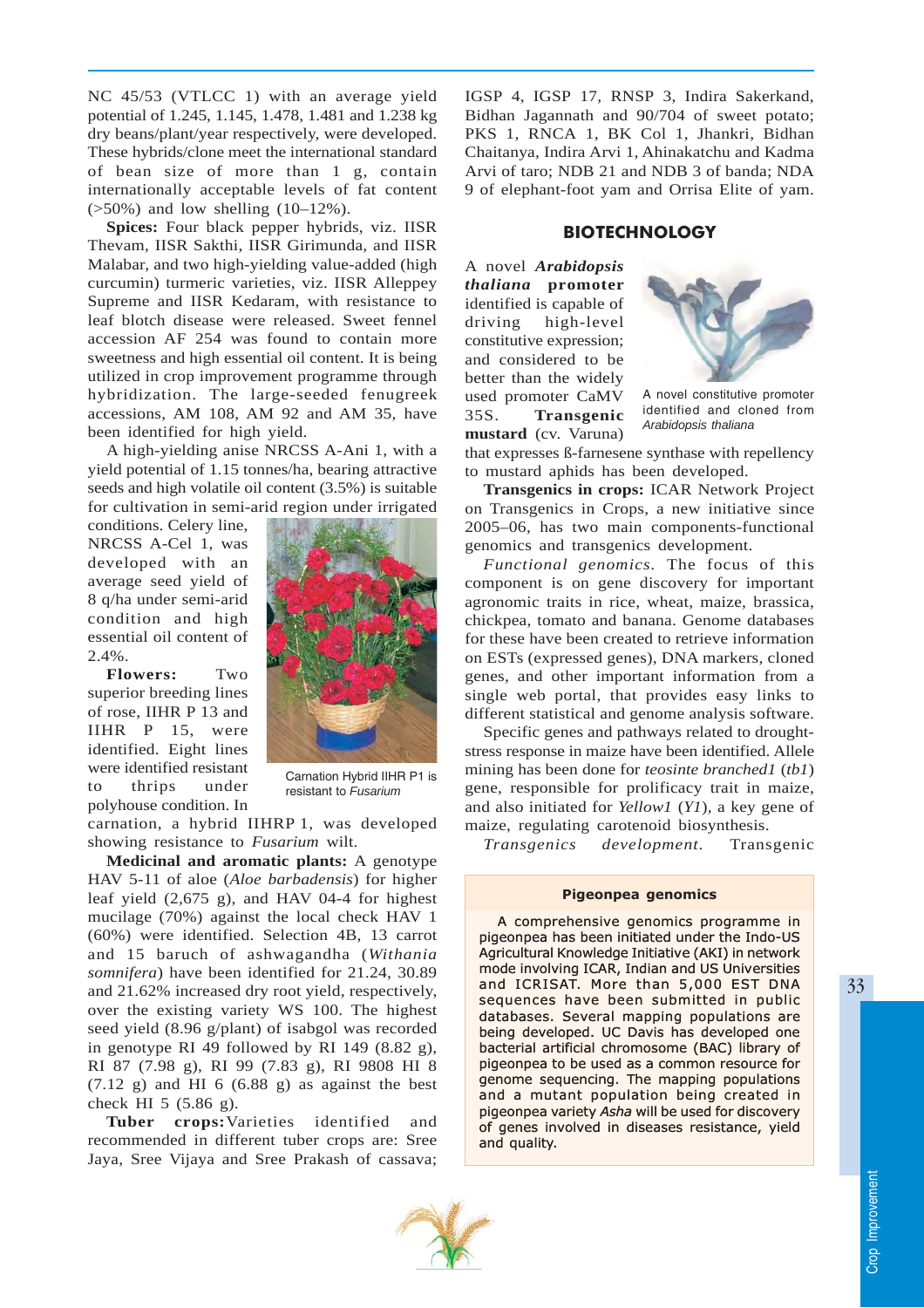

>592F well L06 CustomA02-N20-E05-A18-C21+amit.v Run01 Cimarron 3.12 275 GCGCCAAGCCCATGGAGTTN AAGNTTTACAACAACTGCAGC CAAGCCCGT NATTCCCCAAAGACGGACCA **ATCCAGCAGCTTCTACTGCTA CCCATGCTC** CCACTCCCTTCGCCGCCGCC GACGCCAGCTTTCCCCTCAG **CTACCAGATC** GGTAGTGCCAGCGGCCGCCG ACGCCACCCCTCCACAAGCC **GTGATCAANC** TCGCCGGACCATGCCGGTGC AGGCGCTGATGGACCCACGC GCCGGCCGCC GGCCTAAACCAGGAAAGCCT GGGGCCCGCCTTNGCCGAC **CCACGCTAGG** TTCGCCAGNANANGCGAATC CCAGGNGACGGCCNCCACGA

Allele mining for prolificacy gene *tb1* in Sikkim primitive maize line IML 592

development is going on in 14 crops for resistance to insect/pests, viral, fungal and bacterial diseases, and that enahnces tolerance to drought and salinity. These are at different stages of testing. Mustard transgenic expressing transcription factor encoding genes *ZF1* and *DREB1* has responded favourably



Comparative response of transgenic mustard wild type to water stress lines (*left*, wild type; *centre* and *right*, transgenic lines)

to water stress in Phytotron conditions compared to wild types.

Transgenics of chickpea and pigeonpea. Chickpea (DCP 92-3 and C 235) and pigeonpea (Bahar and MAL 13) have been transformed with *Cry1Ac* gene. Transformation frequency was less in chickpea (5–9%) as compared to pigeonpea (21%). Well-established plantlets of these transgenics are maintained under controlled conditions.

**Fruit crops:** In banana, morpho-molecular

Improved Pusa Basmati 1 through Molecular Marker-Assisted Selection



An improved version of Pusa Basmati 1, resistant to bacterial blight, has been developed for the first time through MAS, and released for commercial cultivation. It combines with genes xa13 and Xa21 for bacterial blight (BB) resistance with basmati quality traits of Pusa Basmati 1, and 23.5% higher yield of well-known Taraori Basmati.

characterization of newly identified species (*Musa kuppiana*) from north-eastern India revealed that this species appeared to be a transitional species between the two sections, viz. *Ensete* and *Musa*. It will be an interesting species to study the origin and evolution of bananas. Embryogenic cell suspension was successfully developed in Nendran, Rasthali and Ney Poovan bananas for developing transgenic varieties against Sigatoka leaf spot and wilt diseases. Complete genome of banana streak

### InsCot for cotton cultivars information

An Information System on Cotton Cultivars (InsCot) has been developed to provide information on all cultivars released by different agencies so far. This user-friendly CD has been developed using Visual Basic, NET as front-end and Microsoft Access as back-end for data storage. The information includes name of the cultivar, agency that developed, year of release, notification number, area adopted, species, pedigree/parentage, agro-ecology, yield, duration of crop, ginning outturn, staple length, micronaire value, bundle strength, counts, resistance and susceptibility to biotic/abiotic stresses, and special features.

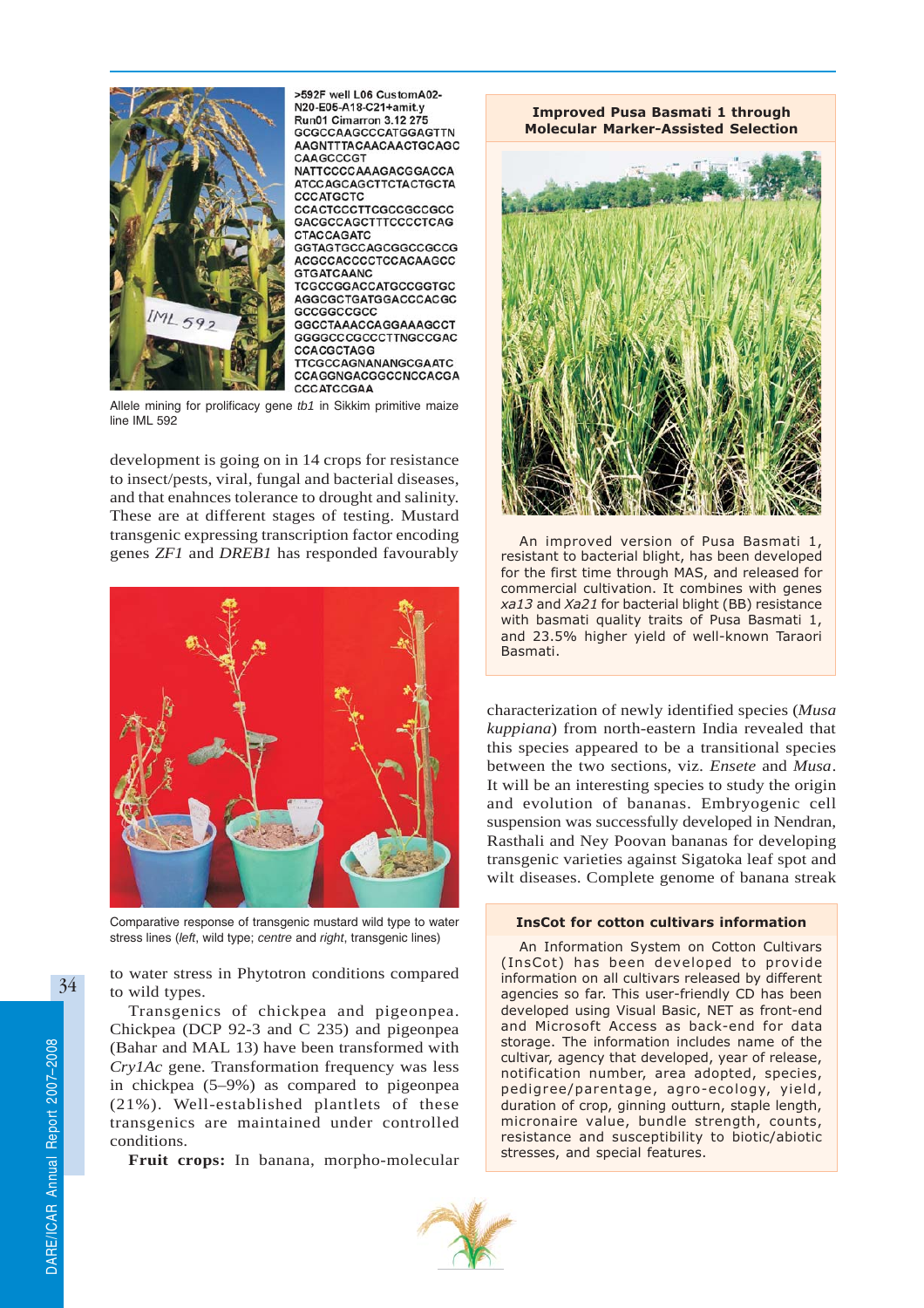virus (Accession No. DQ 859899) was cloned, sequenced and deposited in NCBI genbank. The viral genome was 6950 bp long with three ORF's and more similar to BSV-OL and GD sequences. Intergenic BSV sequence (900 bp) was cloned for assessing the promoter activity.

Three accessions of banana resistant to *Fusarium* were identified. The antimicrobial peptide gene was cloned and successful transformants with AMP gene were generated in Ney Poovan and Rasthali. In papaya, seeds were collected from electroporated plants of Solo papaya with a gene for coat protein of papaya ring spot virus (PRSV). Among them,

PRSV.

25 PCR positive seedlings were found resistant to

**Vegetable crops:**Gene transfer has been achieved in tomato H 86 and brinjal Baigan 9 by the *Agrobacterium* -mediated transformation using *Cry 1Ac* gene. More than 125 putative transgenic plants have been regenerated. PCR analysis confirmed the presence of *nptII* and *Cry1Ac* gene, and Southern hybridization



A scion grafted susceptible Pusa Jwala variety of brinjal

confirmed the single copy gene integration. The plants were also tested for strip test and ELISA test, which confirmed the gene expression. The transgenic plants are being used for insect bioassay and segregation analysis.

For drought tolerance, tomato plants were transformed with *DREB1A* gene, a transcription factor under the control of a desiccation inducible promoter Rd29A. Of the 21 lines of tomato, T1 plants from three lines have shown good tolerance to moisture stress with normal flowering, fruit setting and fruit bearing. Forty tomato selections were made with combined resistance against tomato leaf curl virus (TLCV), bacterial wilt and early blight, and one selection with combined resistance to TLCV, bacterial wilt and root-knot nematode.

The work on development of transgenic tomato for combined resistance to TLCV and PBNV in 4 different genotypes resulted in 65 T2 transgenic plants, of which 37 plants had the gene for TLCV, 10 had the gene for PBNV and 11 plants had resistance genes for both the diseases. Development of transgenic tomato Arka Vikas for resistance to *Alternaria solani* resulted in generation of 21 plants with *Trichoderma harzianum* and 5 with *Metarrhizium anisopliae* chitinase gene constructs. Among them, one plant each with *T. harzianum* and *M. anisopliae* showed resistance to *Alternaria solani* which was associated with the presence of transgene.

Molecular characterization of one isolate of tomato was carried out.

*Development of T-rep gene construct.* Viral samples from infected field were used for cloning of replicase gene of TLCV. An amplicon of ~450 bp was amplified and cloned. In this way, 479 nucleotides long DNA stretch was cloned in at Pst I site of a binary vector pCAMBIA2301 having 35S promoter and terminator. The vector was transformed to *E. coli* strain DH5α**.** The binary vector pCAMBIA 2301 carrying conserved rep gene was finally mobilized in *Agrobacterium tumefaciens* strain LBA4404.

**Potato:**Genetic transformation studies with a new *Ntinhh* gene construct resulted in development of nearly 200 lines of Kufri Jyoti and 50 lines of Kufri Chipsona 1. Another 170 putative transgenic lines of Kufri Chipsona 1 encoding refined PTGS construct and invertase genes were also developed. Some of these lines, if characterized to be cold

chipper, are likely to give boost to potatoprocessing units by making available large quantity of cold stored raw material.

**Medicinal and aromatic plants:** Shoot regeneration of safed musli (*Chlorophytum borivianum*) was achieved from immature inflorescence explants of safed musli on halfstrength Murashige and Skoog (MS) medium



*In-vitro* rooting in safed musli

supplemented with BA (1.5–3.00 mg/litre), Ads (50–100 mg/litre), NAA (0.01–0.1 mg/litre) and 3% (w/v) sucrose under a 16-hour photoperiod. Micropropagated plantlets were hardened in greenhouse success-fully.

#### SEED

**Breeder seed production:** Over 5,291 tonnes of breeder seed of crop varieties have been produced, including oilseeds (2,177 tonnes), cereals (2,049 tonnes), pulses (938 tonnes), forage crops (104 tonnes) and fibre crops (23 tonnes).

**Quality seed production:** Over 61,000 tonnes quality seed, including breeder seed of oilseed, cereal, pulse, forage and fibre crops has been produced under the Project, 'Seed production in agricultural crops and fisheries', which is double the quantity produced in the preceding year.

More than 8,000 tonnes seed was produced under the participatory seed programme at the farmers' fields, at the University of Agricultural